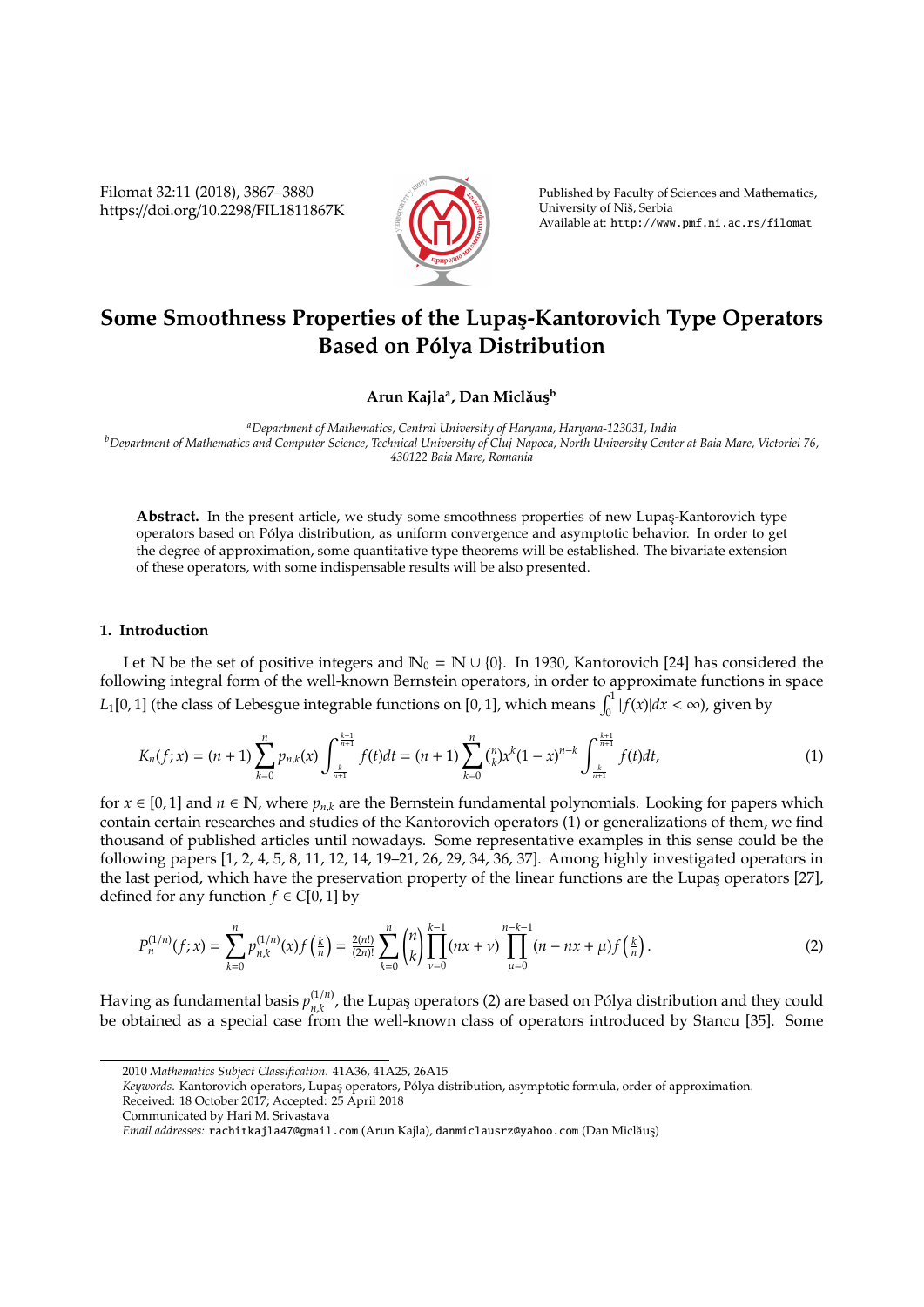approximation properties, as well as the bivariate extension of Lupas¸ operators (2) are investigated in two recent papers [28], [30]. In 2014, Gupta and Rassias [22] have introduced the Durrmeyer type integral modification of the operators (2) and studied asymptotic behavior, local, respectively global results. Further modifications in sense of Lupas operators having as start point the paper of Gupta and Rassias are given in  $[6, 7, 15]$ . A new interesting sequence of positive linear operators is presented by Özarslan and Duman [33] as follows

$$
K_{n,\alpha}(f;x)=\sum_{k=0}^n p_{n,k}(x)\int_0^1 f\left(\frac{k+t^\alpha}{n+1}\right)dt,
$$

for a given  $\alpha > 0$  and  $n \in \mathbb{N}$ . The main results investigated by the authors for these modified operators  $K_{n,\alpha}$  are geometric properties concerning convexity and some approximation properties involving uniform convergence, the order of approximation and simultaneous approximation.

Inspired by [33], for any integrable function  $f : [0,1] \to \mathbb{R}$ ,  $\rho > 0$  and  $n \in \mathbb{N}$  we introduce the Lupas-Kantorovich type operators based on Polya distribution, given by ´

$$
\mathcal{K}_{n,\rho}(f;x) = \sum_{k=0}^{n} p_{n,k}^{(1/n)}(x) \int_0^1 f\left(\frac{k+t^{\rho}}{n+1}\right) dt
$$
  
=  $\frac{2(n!)}{(2n)!} \sum_{k=0}^{n} {n \choose k} \prod_{\nu=0}^{k-1} (nx+\nu) \prod_{\mu=0}^{n-k-1} (n-nx+\mu) \int_0^1 f\left(\frac{k+t^{\rho}}{n+1}\right) dt.$  (3)

The purpose of this paper is to present these new Lupaş-Kantorovich type operators (3) based on Pólya distribution, studying the uniform convergence and asymptotic behavior. In order to get the degree of approximation, some quantitative type theorems will be established. The bivariate extension of these operators, with some approximation results will be also presented.

#### **2. Auxiliary Results**

For Lupaş-Kantorovich type operators (3) we establish some necessary results. The monomials  $e_k(x) = x^k$  , for  $k \in \mathbb{N}_0$  called also test functions play an important role in uniform approximation by linear positive operators. In order to determine the images of the monomials by operators (3) we present a useful form of these operators.

**Lemma 2.1.** *For any n*  $\in \mathbb{N}$ *,*  $\rho > 0$  *and x*  $\in [0, 1]$ *, it follows* 

$$
\mathcal{K}_{n,\rho}(e_m; x) = \frac{1}{(n+1)^m} \sum_{i=0}^m \binom{m}{i} \frac{n^i}{\rho(m-i)+1} P_n^{(1/n)}(e_i; x), \tag{4}
$$

*where*  $P_n^{(1/n)}$  *is given at* (2) *and*  $m \in \mathbb{N}_0$ *.* 

*Proof.* Using the definition of the  $\mathcal{K}_{n,\rho}$ , we get

$$
\mathcal{K}_{n,\rho}(e_m; x) = \sum_{k=0}^n p_{n,k}^{(1/n)}(x) \int_0^1 \left(\frac{k+t^\rho}{n+1}\right)^m dt = \frac{1}{(n+1)^m} \sum_{i=0}^m {m \choose i} \sum_{k=0}^n p_{n,k}^{(1/n)}(x) k^i \int_0^1 t^{\rho(m-i)} dt
$$
  
= 
$$
\frac{1}{(n+1)^m} \sum_{i=0}^m {m \choose i} \frac{n^i}{\rho(m-i)+1} \sum_{k=0}^n p_{n,k}^{(1/n)}(x) \left(\frac{k}{n}\right)^i = \frac{1}{(n+1)^m} \sum_{i=0}^m {m \choose i} \frac{n^i}{\rho(m-i)+1} p_n^{(1/n)}(e_i; x).
$$

 $\Box$ 

The images of the monomials  $e_i(x) = x^i$ , for  $i = 0, 1, 2, 3, 4$  by Lupaş operators (2) are given in [27] or [28].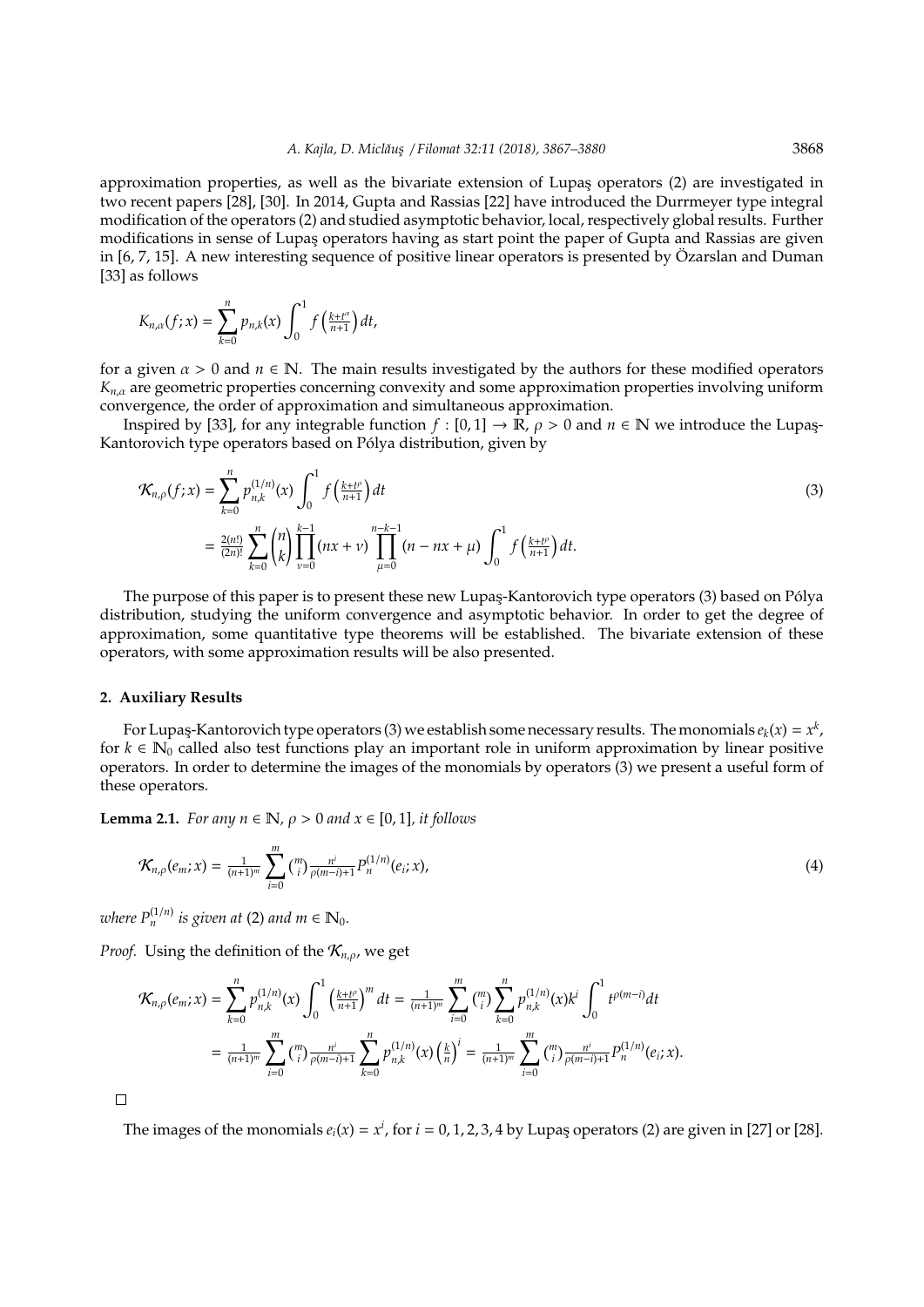**Lemma 2.2.** *For any*  $n \in \mathbb{N}$  *hold* 

 $P_n^{(1/n)}(e_0; x) = 1; \quad P_n^{(1/n)}(e_1; x) = x; \quad P_n^{(1/n)}(e_2; x) = x^2 + \frac{2x(1-x)}{n+1}$  $P_n^{(1/n)}(e_3; x) = x^3 + \frac{6nx^2(1-x)}{(n+1)(n+2)} + \frac{6x(1-x)}{(n+1)(n+2)};$  $P_n^{(1/n)}(e_4; x) = x^4 + \frac{12(n^2+1)x^3(1-x)}{(n+1)(n+2)(n+3)} + \frac{12(3n-1)x^2(1-x)}{(n+1)(n+2)(n+3)} + \frac{2(13n-1)x(1-x)}{n(n+1)(n+2)(n+3)}$ 

**Corollary 2.3.** *For the Lupas¸-Kantorovich type operators* (3) *hold*

 $\mathcal{K}_{n,\rho}(e_0; x) = 1;$   $\mathcal{K}_{n,\rho}(e_1; x) = x + \frac{1-(1+\rho)x}{(n+1)(1+\rho)x}$  $\frac{1+(1+p)x}{(n+1)(1+p)}$  $\mathcal{K}_{n,\rho}(e_2; x) = x^2 - \frac{(4n^2+3n+1)x^2}{(n+1)^3} + \frac{2n(1+n(2+\rho))x}{(n+1)^3(1+\rho)}$  $\frac{n(1+n(2+\rho))x}{(n+1)^3(1+\rho)} + \frac{1}{(n+1)^2(1+2\rho)}$ .

*Proof.* Using the relation (4) and Lemma 2.2, it follows the desired results. □

**Corollary 2.4.** *The computation of the central moments up to the second order for Lupas¸-Kantorovich type operators* (3)*, is given by*

$$
\mathcal{K}_{n,\rho}(e_1 - x; x) = \frac{1 - (1 + \rho)x}{(n + 1)(1 + \rho)};
$$
\n
$$
\mathcal{K}_{n,\rho}\left((e_1 - x)^2; x\right) = \frac{\left(1 + n - 2n^2\right)x^2}{(n + 1)^3} + \frac{2(n(n\rho + n - 1) - 1)x}{(n + 1)^3(1 + \rho)} + \frac{1}{(n + 1)^2(1 + 2\rho)}.
$$

*Proof.* The above results follow from Corollary 2.3 and simple computations.  $\Box$ 

**Proposition 2.5.** Let f be a real-valued function continuous on [0, 1], with  $||f|| = \sup |f(x)|$ , then *x*∈[0,1]

$$
|\mathcal{K}_{n,\rho}(f;x)| \leq ||f||.
$$

*Proof.* Taking the definition of Lupaş-Kantorovich type operators (3) and Corollary 2.3 into account, it follows

$$
|\mathcal{K}_{n,\rho}(f;x)| \leq \sum_{k=0}^n p_{n,k}^{(1/n)}(x) \int_0^1 \left| f\left(\frac{k+t^{\rho}}{n+1}\right) \right| dt \leq ||f|| \mathcal{K}_{n,\rho}(e_0;x) = ||f||.
$$

 $\Box$ 

**Lemma 2.6.** *For any n*  $\in \mathbb{N}$ *, we can write* 

$$
\mathcal{K}_{n,\rho}\left((e_1-x)^2;x\right) \leq \frac{C}{n+1} \cdot \delta_n^2(x),\tag{5}
$$

*where*  $C > 1$ ,  $\delta_n^2(x) = \phi^2(x) + \frac{1}{(n+1)(1+\rho)}$  and  $\phi^2(x) = x(1-x)$ .

## **3. Direct Results for Lupas¸-Kantorovich Type Operators**

Our further studies focus on the qualitative properties of Lupas-Kantorovich type operators (3), involving the uniform convergence and asymptotic behavior.

**Theorem 3.1.** *For every*  $f \in C[0,1]$  *and*  $\rho > 0$ , yields  $\lim_{n\to\infty} \mathcal{K}_{n,\rho}(f; x) = f(x)$  *uniformly on* [0, 1]*.* 

*Proof.* Since  $\mathcal{K}_{n,\rho}(e_0; x) = 1$ ,  $\mathcal{K}_{n,\rho}(e_1; x) = x + \frac{1-(1+\rho)x}{(n+1)(1+\rho)x}$  $\frac{1-(1+\rho)x}{(n+1)(1+\rho)}, \mathcal{K}_{n,\rho}(e_2; x) = x^2 - \frac{(4n^2+3n+1)x^2}{(n+1)^3} + \frac{2n(1+n(2+\rho))x}{(n+1)^3(1+\rho)}$  $\frac{n(1+n(2+\rho))x}{(n+1)^3(1+\rho)} + \frac{1}{(n+1)^2(1+2\rho)}$ it follows

$$
\lim_{n\to\infty} \mathcal{K}_{n,\rho}(e_i;x) = e_i(x), \text{ for } i=0,1,2.
$$

Applying the well-known Korovkin's theorem, we get

$$
\lim_{n\to\infty} \mathcal{K}_{n,\rho}(f;x) = f(x) \text{ uniformly on } [0,1].
$$

 $\Box$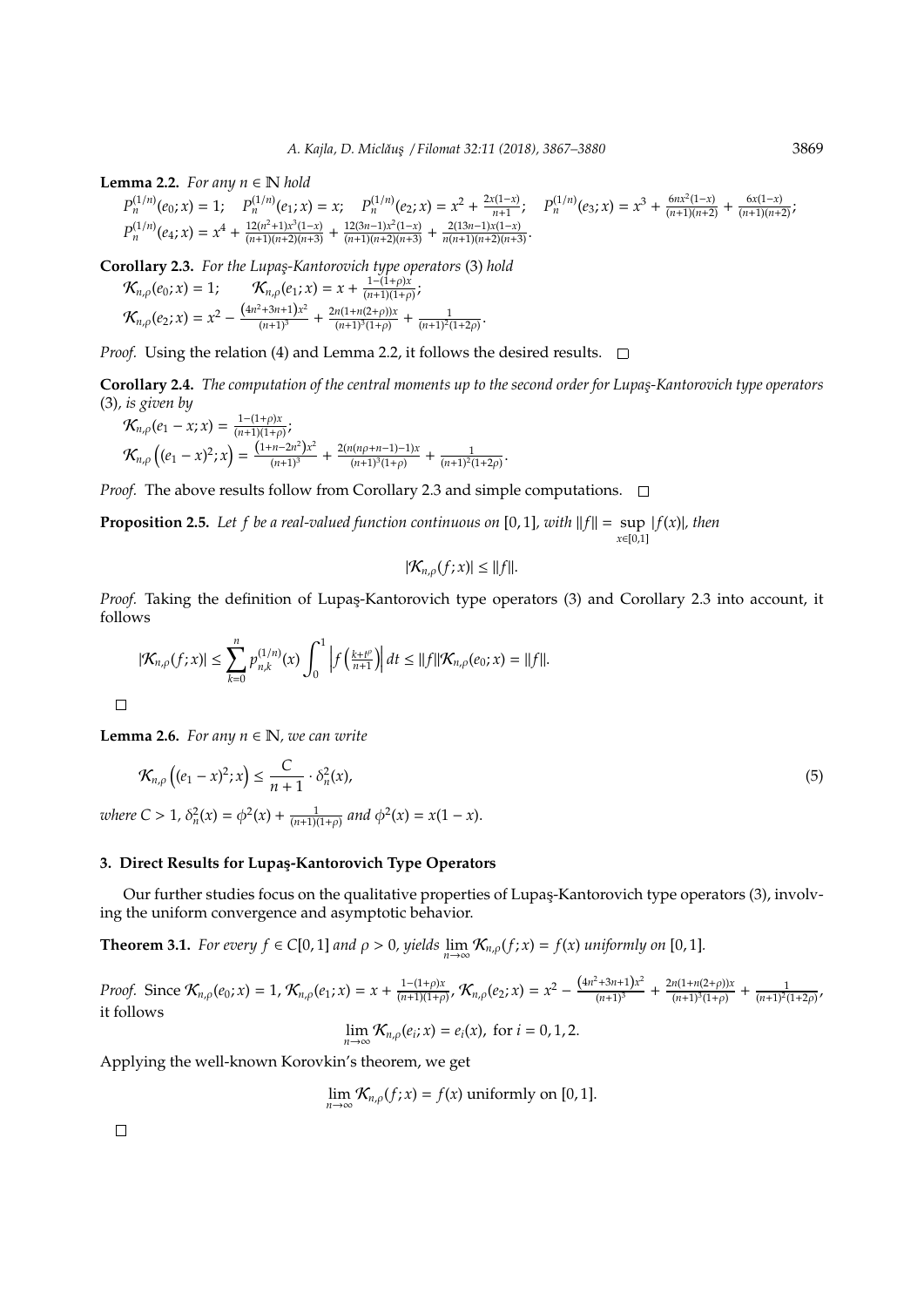The next result provides the asymptotic behavior of the Lupas-Kantorovich type operators.

**Theorem 3.2.** *If f* ∈  $C^2[0, 1]$ *, then* 

$$
\lim_{n \to \infty} n\left(\mathcal{K}_{n,\rho}(f;x) - f(x)\right) = \left(\frac{1}{1+\rho} - x\right) f'(x) + x(1-x) f''(x) \tag{6}
$$

*uniformly on* [0, 1].

*Proof.* Using Taylor's expansion formula of the function *f*, it follows

$$
f(t) = f(x) + (t - x)f'(x) + \frac{1}{2}(t - x)^2 f''(x) + r(t, x)(t - x)^2,
$$
\n(7)

where  $r(t, x) := r(t - x)$  is a bounded function and  $\lim_{t \to x} r(t, x) = 0$ . Taking the linearity of operators (3) into account and applying the operators  $\mathcal{K}_{n,\rho}$  on both side of the above equation (7), we get

$$
\mathcal{K}_{n,\rho}(f;x) - f(x) = \mathcal{K}_{n,\rho}(e_1 - x; x) f'(x) + \frac{1}{2} \mathcal{K}_{n,\rho}\left((e_1 - x)^2; x\right) f''(x) + \mathcal{K}_{n,\rho}\left(r(t,x) \cdot (e_1 - x)^2; x\right).
$$

Therefore, using Corollary 2.4 it follows

$$
\lim_{n\to\infty} n\left(\mathcal{K}_{n,\rho}(f;x)-f(x)\right)=\left(\frac{1}{1+\rho}-x\right)f'(x)+x(1-x)f''(x)+\lim_{n\to\infty} n\left(\mathcal{K}_{n,\rho}\left(r(t,x)\cdot(e_1-x)^2;x\right)\right).
$$
\n(8)

We estimate the last term on the right-hand side of the above equality, applying the Cauchy-Schwarz inequality, so we obtain

$$
\mathcal{K}_{n,\rho}\left(r(t,x)\cdot (e_1-x)^2;x\right)\leq \sqrt{\mathcal{K}_{n,\rho}\left((r^2(t,x);x)\right)}\sqrt{\mathcal{K}_{n,\rho}\left((e_1-x)^4;x\right)}.\tag{9}
$$

Because  $r^2(x, x) = 0$  and  $r^2(\cdot, x) \in C[0, 1]$ , using the convergence from Theorem 3.1, we get

$$
\lim_{n\to\infty} \mathcal{K}_{n,\rho}\left(r^2(t;x);x\right) = r^2(x,x) = 0. \tag{10}
$$

Therefore, from (9), respectively (10) yields

$$
\lim_{n\to\infty} n\left(\mathcal{K}_{n,\rho}\left(r(t,x)\cdot (e_1-x)^2;x\right)\right)=0
$$

and using (8) we obtain the asymptotic behavior of the Lupaş-Kantorovich type operators (3).  $\Box$ 

The main tools to measure the degree of approximation of linear positive operators towards the identity operators are moduli of smoothness. For  $f \in C[0, 1]$  and  $\delta \ge 0$  we consider the moduli of smoothness of first, respectively second order, given by

$$
\omega_1(f,\delta) := \sup\{|f(x+h) - f(x)| : x, x+h \in [0,1], 0 \le h \le \delta\},\
$$

respectively

$$
\omega_2(f,\delta) := \sup\{|f(x+h) - 2f(x) + f(x-h)| : x, x \pm h \in [0,1], 0 \le h \le \delta\}.
$$

Moreover, let us consider Peetre's *K*-functional

$$
K_2(f, \delta) = \inf \{ ||f - g|| + \delta ||g''|| : g \in C^2[0, 1] \}, \text{ for } \delta > 0.
$$
 (11)

There exists an absolute constant  $M > 0$ , such that

$$
K_2(f,\delta) \le M \cdot \omega_2\left(f,\sqrt{\delta}\right),\tag{12}
$$

according to Theorem 2.4, p. 177 in [16].

Below, we derive some quantitative estimates in terms of moduli of smoothness and Peetre's*K*-functional for the Lupas-Kantorovich type operators (3).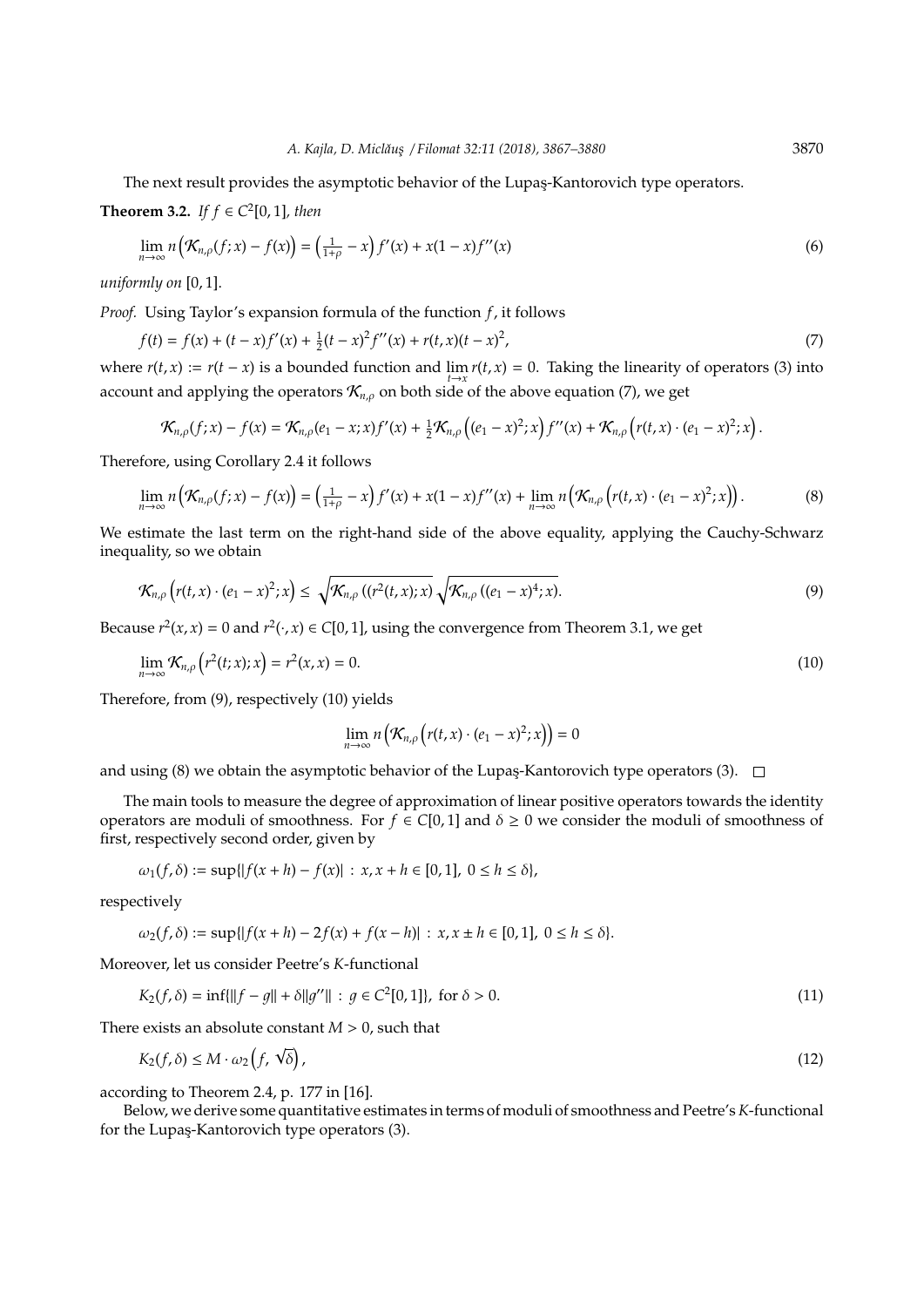**Theorem 3.3.** *Let*  $f \in C[0,1]$ *,*  $\rho > 0$  *and*  $n \ge 1$ *, then for any*  $x \in [0,1]$  *yields* 

$$
|\mathcal{K}_{n,\rho}(f;x)-f(x)|\leq M_1\cdot \omega_2\left(f,\tfrac{1}{2}\delta_{n,x}\right)+\omega_1\left(f,\delta_{\omega}\right),
$$

where  $M_1$  is an absolute constant and  $\delta_{n,x} = \left(\mathcal{K}_{n,\rho}\left((e_1-x)^2;x\right)+\left(\mathcal{K}_{n,\rho}(e_1-x;x)\right)^2\right)^{1/2}$ ,  $\delta_{\omega} = |\mathcal{K}_{n,\rho}(e_1-x;x)|$ .

*Proof.* For any  $n \in \mathbb{N}$ ,  $\rho > 0$  and  $x \in [0, 1]$ , we construct the auxiliary operators as

$$
\mathcal{T}_{n,\rho}(f;x) = \mathcal{K}_{n,\rho}(f;x) + f(x) - f\left(x + \frac{1 - (1+\rho)x}{(n+1)(1+\rho)}\right).
$$
\n(13)

By Corollary 2.3, we remark that  $T_{n,\rho}(e_0; x) = 1$  and  $T_{n,\rho}(e_1; x) = x$ , i.e. the defined operators (13) preserve constants as well as linear functions. Therefore

$$
\mathcal{T}_{n,\rho}(e_1 - x; x) = 0. \tag{14}
$$

For any  $g \in C^2[0, 1]$  and  $t, x \in [0, 1]$ , by using the Taylor's expansion formula, we have

$$
g(t) = g(x) + (t - x)g'(x) + \int_x^t (t - u)g''(u)du.
$$

Applying the operators  $T_{n,\rho}$  on both sides of the above equation, we get

$$
\mathcal{T}_{n,\rho}(g;x) - g(x) = g'(x)\mathcal{T}_{n,\rho}(e_1 - x; x) + \mathcal{T}_{n,\rho}\left(\int_x^t (t - u)g''(u)du; x\right)
$$
  
=  $\mathcal{K}_{n,\rho}\left(\int_x^t (t - u)g''(u)du; x\right) - \int_x^{x + \frac{1 - (1 + \rho)x}{(n+1)(1+\rho)}} \left(x + \frac{1 - (1 + \rho)x}{(n+1)(1+\rho)} - u\right)g''(u)du.$ 

On the other hand

$$
\left| \int_x^t (t-u)g''(u)du \right| \le (t-x)^2 \cdot ||g''||,
$$

then

$$
|\mathcal{T}_{n,\rho}(g;x) - g(x)| \leq \left( \mathcal{K}_{n,\rho} \left( (e_1 - x)^2; x \right) + \left( \mathcal{K}_{n,\rho}(e_1 - x; x) \right)^2 \right) \cdot ||g''|| = \delta_{n,x}^2 \cdot ||g''||. \tag{15}
$$

Using the definition (13) of the operators  $T_{n,\rho}$  and Proposition 2.5, it follows

$$
\begin{aligned} |\mathcal{K}_{n,\rho}(f;x) - f(x)| &= \left| \mathcal{T}_{n,\rho}(f;x) - f(x) + f\left(x + \frac{1 - (1 + \rho)x}{(n+1)(1+\rho)}\right) - f(x) \right| \\ &\le \left| \mathcal{T}_{n,\rho}(f - g;x) \right| + |\mathcal{T}_{n,\rho}(g;x) - g(x)| + |g(x) - f(x)| + \left| f\left(x + \frac{1 - (1 + \rho)x}{(n+1)(1+\rho)}\right) - f(x) \right| \\ &\le 4 \cdot ||f - g|| + \delta_{n,x}^2 \cdot ||g''|| + \omega_1 \left(f, \delta_{\omega}\right), \end{aligned}
$$

with  $\delta_{n,x}^2 = \mathcal{K}_{n,\rho} \left( (e_1 - x)^2; x \right) + \left( \mathcal{K}_{n,\rho}(e_1 - x; x) \right)^2$  and  $\delta_{\omega} = |\mathcal{K}_{n,\rho}(e_1 - x; x)|$ . Now, taking the infimum on the right-hand side over all  $g \in C^2[0,1]$  and using the relation (11), we get

$$
|\mathcal{K}_{n,\rho}(f;x)-f(x)| \leq 4 \cdot K_2\left(f, \tfrac{1}{4}\delta_{n,x}^2\right)+\omega_1\left(f, \delta_\omega\right) \leq M_1 \cdot \omega_2\left(f, \tfrac{1}{2}\delta_{n,x}\right)+\omega_1\left(f, \delta_\omega\right),
$$

where  $M_1$  is an absolute constant.  $\square$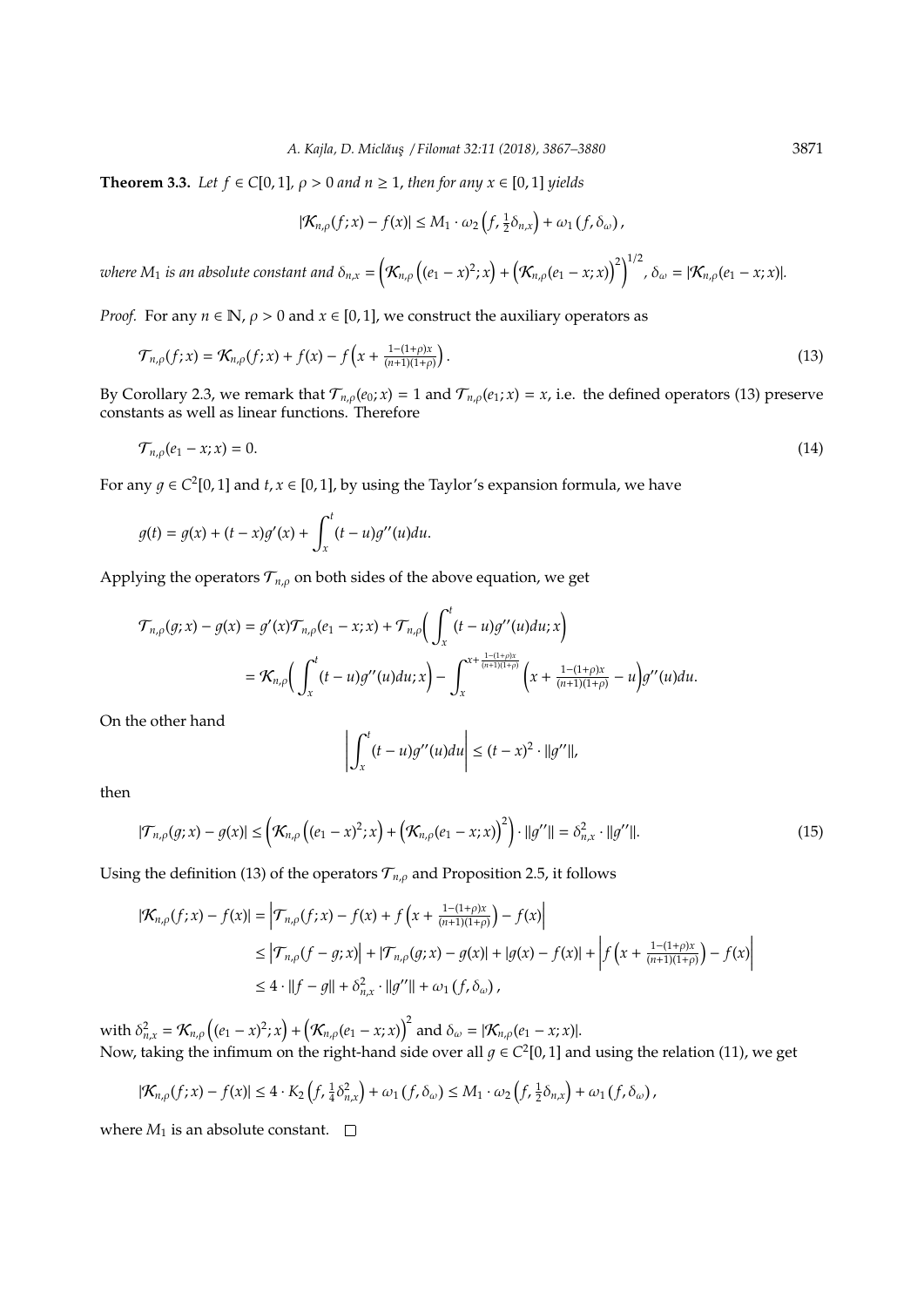In order to prove a global approximation theorem for the Lupas-Kantorovich type operators involving the Ditzian-Totik modulus of smoothness, we recall some results from [17]. For any  $f \in C_B[0, 1]$  and  $\delta \ge 0$ , the Ditzian-Totik modulus of smoothness of second order and appropriate *K*-functional are given by

$$
\omega_2^{\phi}\left(f,\sqrt{\delta}\right) = \sup_{0 < h \le \sqrt{\delta}} \sup_{x \pm h\phi(x) \in [0,1]} |f(x+h\phi(x)) - 2f(x) + f(x-h\phi(x))|,
$$

and

$$
K_2^{\phi}(f,\delta) = \inf \left\{ ||f - g|| + \delta ||\phi^2 g''|| + \delta^2 ||g''|| : g \in W^2(\phi) \right\}, \; (\delta > 0),
$$

with  $\phi(x) = \sqrt{x(1-x)}$ ,  $x \in [0,1]$ , where  $W^2(\phi) = \{g \in C[0,1] : g' \in AC_{loc}[0,1], \phi^2 g'' \in C[0,1]\}$  and  $g' \in AC_{loc}[0,1]$  means that g is differentiable and g' is absolutely continuous on every closed interval  $[a, b] \subset (0, 1)$ . Conformable with [17], there exists a positive constant *N* > 0, such that

$$
K_2^{\phi}(f,\delta) \le N \cdot \omega_2^{\phi}\left(f,\sqrt{\delta}\right). \tag{16}
$$

Further, the Ditzian-Totik modulus of smoothness of first order is given by

$$
\omega_{\psi}(f,\delta) = \sup_{0
$$

where  $\psi$  is an admissible step-weight function on [0, 1].

**Theorem 3.4.** *Let be*  $f \in C[0, 1]$ *,*  $\rho > 0$  *and*  $n \ge 1$ *, then for any*  $x \in [0, 1]$  *we get* 

$$
|\mathcal{K}_{n,\rho}(f;x)-f(x)| \leq N_1 \cdot \omega_2^{\phi}\left(f,\frac{1}{\sqrt{n+1}}\right) + \omega_{\psi}\left(f,\frac{1}{n+1}\right),
$$

*where*  $N_1$  *is a positive constant and*  $\psi(x) = |1 - (1 + \rho)x|$ *.* 

*Proof.* We consider again the auxiliary operators defined at (13), given by the following relation

$$
\mathcal{T}_{n,\rho}(f;x) = \mathcal{K}_{n,\rho}(f;x) + f(x) - f\left(x + \frac{1 - (1+\rho)x}{(n+1)(1+\rho)}\right).
$$

Taking the definition of the Lupas-Kantorovich operators (3) into account, proceeding as in above theorem, for  $g \in W^2(\phi)$ , we get

$$
|\mathcal{T}_{n,\rho}(g;x) - g(x)| \leq \mathcal{K}_{n,\rho}\left(\int_x^t |t - u| \cdot |g''(u)| du; x\right) + \int_x^{x + \frac{1 - (1 + \rho)x}{(n+1)(1+\rho)}} \left| x + \frac{1 - (1 + \rho)x}{(n+1)(1+\rho)} - u \right| \cdot |g''(u)| du. \tag{17}
$$

Since  $\delta_n^2(x) = \phi^2(x) + \frac{1}{(n+1)(1+\rho)}$  is a concave function on [0, 1], for  $u = \lambda x + (1-\lambda)t$ , with  $t < u < x$  and  $\lambda \in [0,1]$ , it follows

$$
\frac{|t-u|}{\delta_n^2(u)} = \frac{\lambda |t-x|}{\delta_n^2(\lambda x + (1-\lambda)t)} \le \frac{\lambda |t-x|}{\lambda \delta_n^2(x) + (1-\lambda)\delta_n^2(t)} \le \frac{|t-x|}{\delta_n^2(x)}.
$$
\n(18)

Thus, using inequality (18), the relation (17) leads us to

$$
\begin{split} |\mathcal{T}_{n,\rho}(g;x)-g(x)| &\leq \mathcal{K}_{n,\rho}\left(\int_{x}^{t}\frac{|t-u|}{\delta_n^2(u)}du;x\right)\cdot||\delta_n^2g^{\prime\prime}||+\left(\int_{x}^{x+\frac{1-(1+\rho)x}{(n+1)(1+\rho)}}\frac{\left|x+\frac{1-(1+\rho)x}{(n+1)(1+\rho)}-u\right|}{\delta_n^2(u)}du\right)\cdot||\delta_n^2g^{\prime\prime}|| \\ &\leq \frac{1}{\delta_n^2(x)}||\delta_n^2g^{\prime\prime}||\left(\mathcal{K}_{n,\rho}\left((e_1-x)^2;x\right)+\left(\frac{1-(1+\rho)x}{(n+1)(1+\rho)}\right)^2\right). \end{split}
$$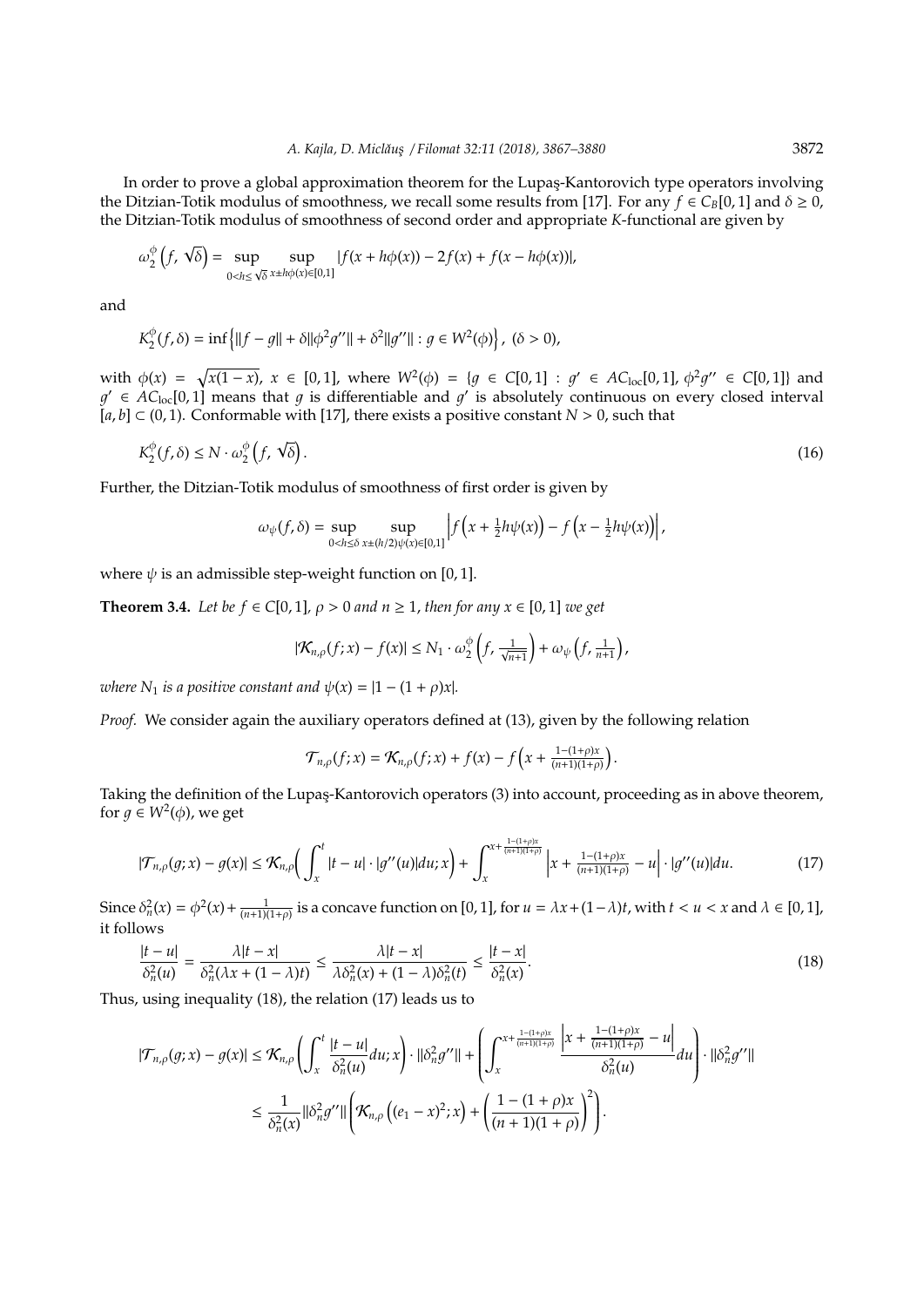Now, applying the inequality (5), we find

$$
|\mathcal{T}_{n,\rho}(g;x)-g(x)| \leq \frac{C}{n+1} ||\delta_n^2 g''|| \leq \frac{C}{n+1} \Big( ||\phi^2 g''|| + \frac{1}{n+1} ||g''|| \Big).
$$

For any  $f \in C[0, 1]$ , using the above inequalities and Proposition 2.5, it follows

$$
|\mathcal{K}_{n,\rho}(f;x) - f(x)| \le |\mathcal{T}_{n,\rho}(f - g, x)| + |\mathcal{T}_{n,\rho}(g;x) - g(x)| + |g(x) - f(x)| + \left|f\left(x + \frac{1 - (1 + \rho)x}{(n+1)(1+\rho)}\right) - f(x)\right|
$$
  

$$
\le 4 \cdot ||f - g|| + \frac{C}{n+1} ||\phi^2 g''|| + \frac{C}{(n+1)^2} ||g''|| + \left|f\left(x + \frac{1 - (1 + \rho)x}{(n+1)(1+\rho)}\right) - f(x)\right|.
$$

Taking the infimum on the right hand side over all  $g \in W^2(\phi)$ , we obtain

$$
|\mathcal{K}_{n,\rho}(f;x) - f(x)| \le C_1 \cdot K_2^{\phi}\left(f, \frac{1}{n+1}\right) + \left|f\left(x + \frac{1 - (1+\rho)x}{(n+1)(1+\rho)}\right) - f(x)\right|.
$$
\n(19)

On the other hand

$$
\left| f\left(x + \frac{1 - (1 + \rho)x}{(n + 1)(1 + \rho)}\right) - f(x) \right| = \left| f\left(x + \psi(x)\frac{1 - (1 + \rho)x}{(n + 1)(1 + \rho)\psi(x)}\right) - f(x) \right|
$$
\n
$$
\leq \sup_{t \in [0,1]} \left| f\left(t + \psi(x)\frac{\frac{1}{(1+\rho)} - x}{(n + 1)\psi(x)}\right) - f(t) \right|
$$
\n
$$
\leq \omega_{\psi} \left| f, \frac{\left|\frac{1}{1+\rho} - x\right|}{(n + 1)\psi(x)} \right| \leq \omega_{\psi} \left( f, \frac{1}{n + 1} \right).
$$
\n(20)

Hence, combining (16), (19) and (20), we get the desired result.  $\square$ 

#### **4. Construction of Bivariate Operators**

Gurdek et al. [23] established some direct results for the bivariate extension of the Baskakov and Baskakov-Kantorovich operators. Doğru and Gupta [18] presented a bivariate generalization of the Meyer-König and Zeller operators based on *q*-integers and obtained the rate of convergence of these operators with the help of Korovkin theorem for the bivariate functions. Wafi and Khatoon [38] established some approximation properties for the bivariate extension of generalized Baskakov operators defined by Mihesan [31]. Mishra et al. [32] introduced a bivariate generalization of the discrete *q*-Beta operators and obtained their statistical approximation properties. In this section we present the bivariate form of the operators defined at (3), respectively we establish their rate of approximation. For  $J^2 := J \times J$ , with  $J = [0, 1]$ , let  $C(J^2)$  be the space of all real-valued continuous functions on  $J^2$ , endowed with the norm given by

 $||f||_{C(J^2)} = \sup_{(x,y)\in J^2} |f(x,y)|$ . Let  $C^2(J^2)$  be the space of all functions  $f \in C(J^2)$ , such that  $\frac{\partial^i f}{\partial x^i}$  $\frac{\partial^i f}{\partial x^i}$ ,  $\frac{\partial^i f}{\partial y}$  $\frac{\partial}{\partial y^i}$ , for *i* = 1, 2

belong to the space  $C(J^2)$ . The appropriate norm on the space  $C^2(J^2)$  is defined as

$$
\|f\|_{C^2(J^2)} = \|f\|_{C(J^2)} + \sum_{i=1}^2 \left( \left\| \frac{\partial^i f}{\partial x^i} \right\|_{C(J^2)} + \left\| \frac{\partial^i f}{\partial y^i} \right\|_{C(J^2)} \right).
$$

The Peetre's *K*-functional of  $f \in C(J^2)$  is defined by

$$
K(f; \delta) = \inf_{g \in C^2(I^2)} \left\{ ||f - g||_{C(I^2)} + \delta ||g||_{C^2(I^2)}, \ \delta > 0 \right\}.
$$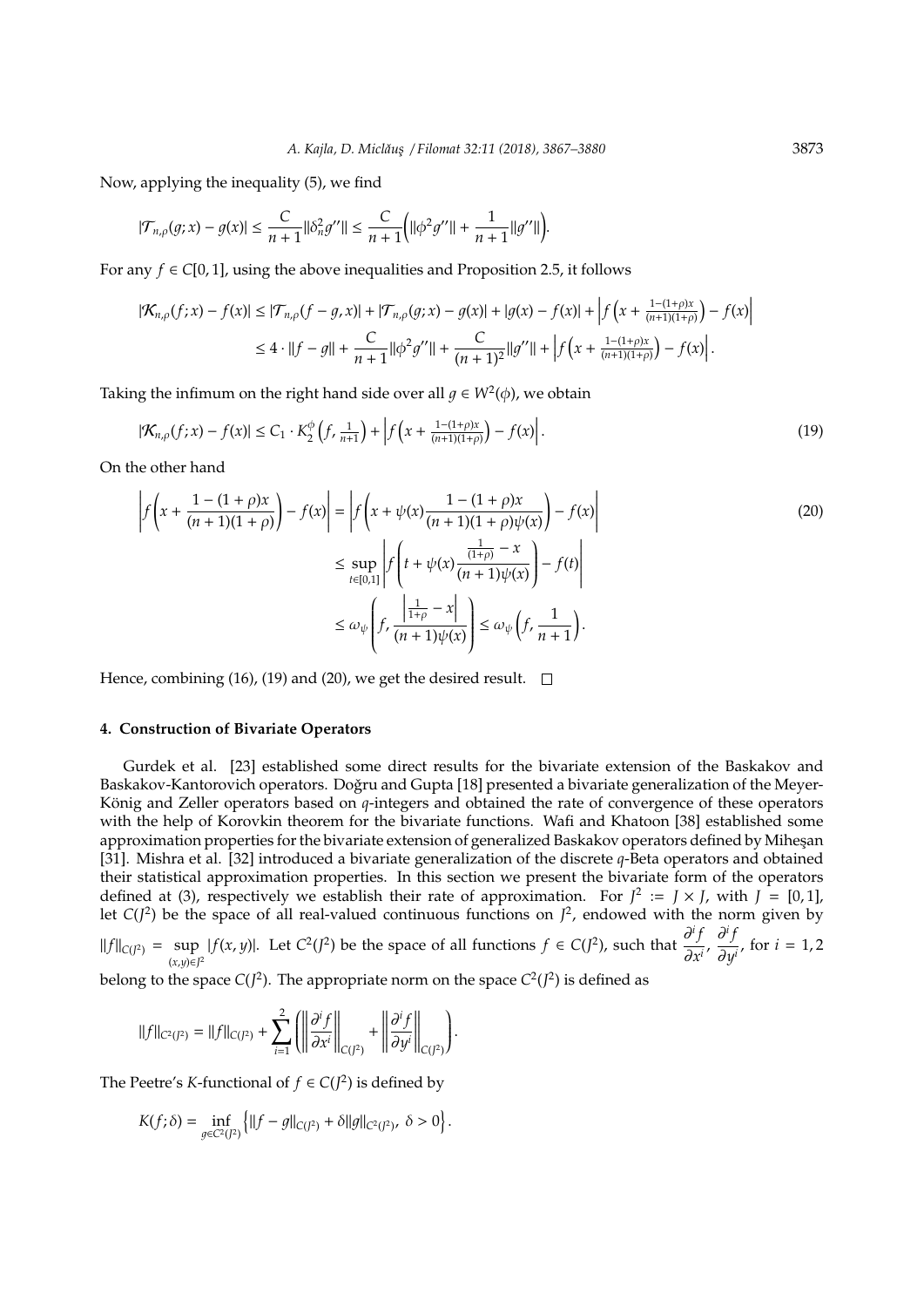It is also known that the following inequality

$$
K(f; \delta) \le M^* \cdot \left\{ \overline{\omega_2}(f; \sqrt{\delta}) + \min(1, \delta) ||f||_{C(f^2)} \right\} \tag{21}
$$

holds, for all  $\delta > 0$  conformable with [13]. The constant  $M^*$  is independent of  $\delta$  and  $f$  and  $\overline{\omega_2}(f; \sqrt{\delta})$  is the second order modulus of continuity defined in a similar manner as in the above section.

For any integrable function  $f: J^2 \to \mathbb{R}$ ,  $\rho_1, \rho_2 > 0$  and  $n_1, n_2 \in \mathbb{N}$  we introduce the bivariate Lupaş-Kantorovich type operators based on Pólya distribution, given by

$$
\mathcal{K}_{n_1,n_2}^{\rho_1,\rho_2}(f;x,y) = \sum_{k_1=0}^{n_1} \sum_{k_2=0}^{n_2} p_{n_1,k_1}^{(1/n_1)}(x) p_{n_2,k_2}^{(1/n_2)}(y) \int_0^1 \int_0^1 f\left(\frac{k_1+t^{\rho_1}}{n_1+1}, \frac{k_2+s^{\rho_2}}{n_2+1}\right) dt ds,
$$
\n(22)

with  $p_{n_1,k_1}^{(1/n_1)}$  $\frac{(1/n_1)}{n_1,k_1}(x) = \frac{2(n_1!)}{(2n_1)!}$  $\prod_{\mu=0}^{2(n_1)} \prod_{k_1}^{n_1-1} (n_1 x + \nu) \prod_{\mu=0}^{n_1-k_1-1} (n_1 - n_1 x + \mu)$  and  $p_{n_2,k_2}^{(1/n_2)}$  $\binom{(1/n_2)}{n_2,k_2}(y) = \frac{2(n_2!)}{(2n_2)!}$  $\frac{2(n_2!)}{(2n_2)!} \binom{n_2}{k_2} \prod_{\nu=0}^{k_2-1} (n_2 y + \nu) \prod_{\mu=0}^{n_2-k_2-1} (n_2$  $n_2 y + \mu$ ). The test functions in the bivariate case are given by  $e_{i,j}(x, y) = x^i y^j$ , for  $(i, j) \in \mathbb{N}_0 \times \mathbb{N}_0$ . In the following, we establish some auxiliary results.

**Lemma 4.1.** *For the bivariate Lupas¸-Kantorovich type operators (22), the following formulae hold*

$$
\mathcal{K}^{\rho_1,\rho_2}_{n_1,n_2}(e_{0,0};x,y) = 1; \quad \mathcal{K}^{\rho_1,\rho_2}_{n_1,n_2}(e_{1,0};x,y) = x + \frac{1 - (1 + \rho_1)x}{(n_1 + 1)(1 + \rho_1)}; \quad \mathcal{K}^{\rho_1,\rho_2}_{n_1,n_2}(e_{0,1};x,y) = y + \frac{1 - (1 + \rho_2)y}{(n_2 + 1)(1 + \rho_2)};
$$
  

$$
\mathcal{K}^{\rho_1,\rho_2}_{n_1,n_2}(e_{2,0};x,y) = x^2 - \frac{(4n_1^2 + 3n_1 + 1)x^2}{(n_1 + 1)^3} + \frac{2n_1(1 + n_1(2 + \rho_1))x}{(n_1 + 1)^3(1 + \rho_1)} + \frac{1}{(n_1 + 1)^2(1 + 2\rho_1)};
$$
  

$$
\mathcal{K}^{\rho_1,\rho_2}_{n_1,n_2}(e_{0,2};x,y) = y^2 - \frac{(4n_2^2 + 3n_2 + 1)y^2}{(n_2 + 1)^3} + \frac{2n_2(1 + n_2(2 + \rho_2))y}{(n_2 + 1)^3(1 + \rho_2)} + \frac{1}{(n_2 + 1)^2(1 + 2\rho_2)}.
$$

*Proof.* The proof of this lemma easily follows taking relation (22) and Corollary 2.3 into account.  $\square$ 

**Corollary 4.2.** *The computation of the central moments up to the second order for the bivariate Lupas¸-Kantorovich type operators, is given by*

$$
\mathcal{K}^{\rho_1,\rho_2}_{n_1,n_2}((e_{1,0}-x);x,y)=\frac{1-(1+\rho_1)x}{(n_1+1)(1+\rho_1)};\quad \mathcal{K}^{\rho_1,\rho_2}_{n_1,n_2}((e_{0,1}-y);x,y)=\frac{1-(1+\rho_2)y}{(n_2+1)(1+\rho_2)};\\ \mathcal{K}^{\rho_1,\rho_2}_{n_1,n_2}\left((e_{2,0}-x)^2;x,y\right)=\frac{\left(1+n_1-2n_1^2\right)x^2}{(n_1+1)^3}+\frac{2(n_1(n_1\rho_1+n_1-1)-1)x}{(n_1+1)^3(1+\rho_1)}+\frac{1}{(n_1+1)^2(1+2\rho_1)};\\ \mathcal{K}^{\rho_1,\rho_2}_{n_1,n_2}\left((e_{0,2}-y)^2;x,y\right)=\frac{\left(1+n_2-2n_2^2\right)y^2}{(n_2+1)^3}+\frac{2(n_2(n_2\rho_2+n_2-1)-1)y}{(n_2+1)^3(1+\rho_2)}+\frac{1}{(n_2+1)^2(1+2\rho_2)}.
$$

**Theorem 4.3.** The sequence of bivariate Lupaş-Kantorovich type operators  $\left(\mathcal{K}^{\rho_1,\rho_2}_{n_1,n_2}f\right)$  converges uniformly to f, for *any*  $f \in C(J^2)$ *.* 

*Proof.* Since

$$
\lim_{n_1,n_2\to\infty}\mathcal{K}^{\rho_1,\rho_2}_{n_1,n_2}(e_{i,j};x,y)=e_{i,j}(x,y),\;\;(i,j)\in\{(0,0),(0,1),(1,0)\}
$$

and

$$
\lim_{n_1,n_2\to\infty}\mathcal{K}_{n_1,n_2}^{p_1,p_2}(e_{2,0}+e_{0,2};x,y)=e_{2,0}(x,y)+e_{0,2}(x,y)
$$

uniformly on  $J^2$ , then

$$
\lim_{n_1,n_2\to\infty} \mathcal{K}_{n_1,n_2}^{p_1,p_2}(f;x,y)=f(x,y) \text{ uniformly on } J^2.
$$

 $\Box$ 

**Remark 4.4.** *A detailed proof of the above theorem in the case of any bivariate operators is given in [10].*

For any function  $f \in C(J^2)$ , the complete modulus of continuity for bivariate case is defined by

$$
\omega^{(c)}(f;\delta) = \sup \left\{ |f(t,s) - f(x,y)| : (t,s), (x,y) \in J^2 \text{ and } \sqrt{(t-x)^2 + (s-y)^2} \le \delta \right\}.
$$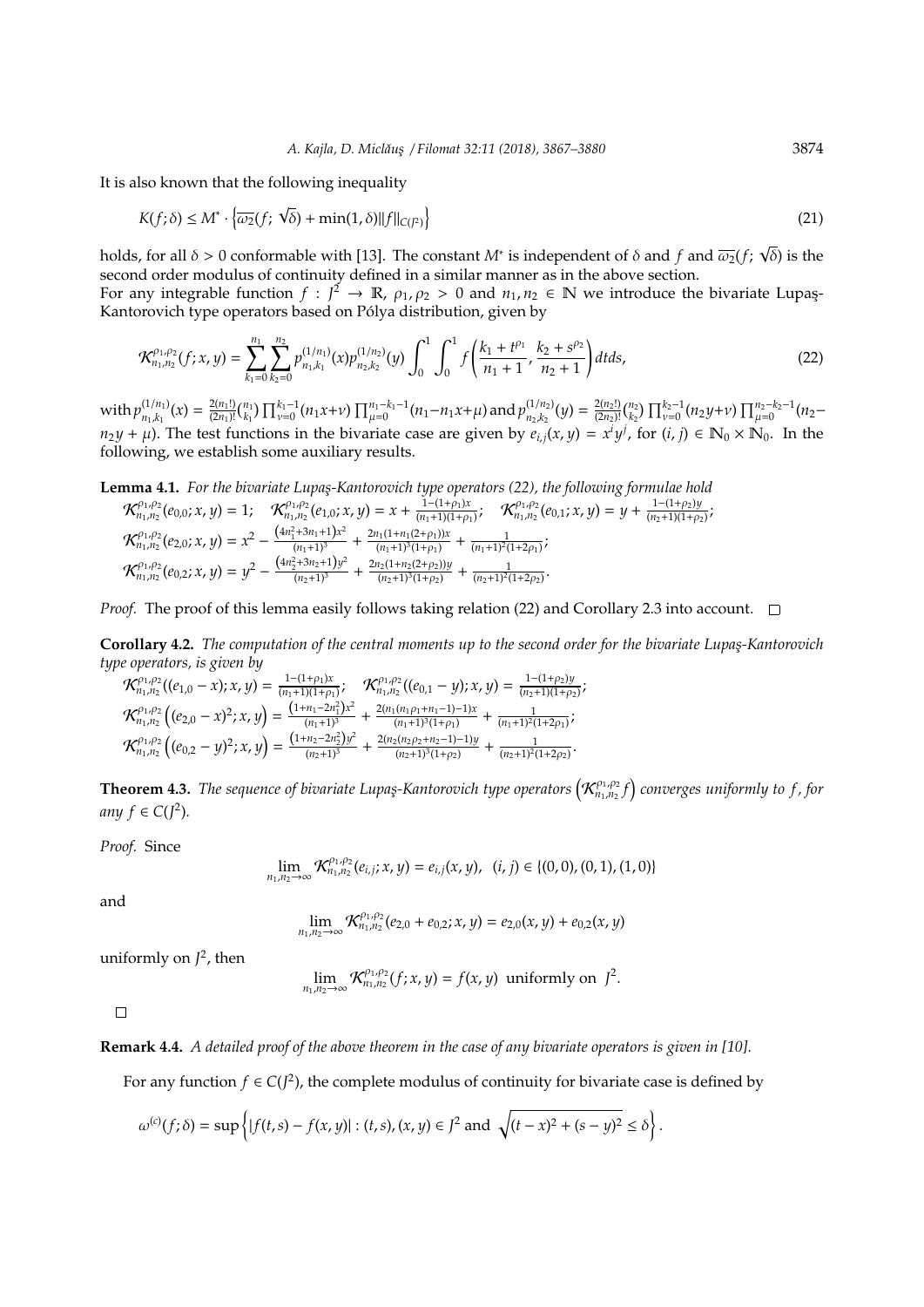Further, the partial moduli of continuity with respect to *x*, respectively *y* are defined by

$$
\omega^{(1)}(f; \delta) = \sup \{ |f(x_1, y) - f(x_2, y)| : y \in J \text{ and } |x_1 - x_2| \le \delta \}
$$

and

$$
\omega^{(2)}(f; \delta) = \sup \{ |f(x, y_1) - f(x, y_2)| : x \in J \text{ and } |y_1 - y_2| \le \delta \}.
$$

It is clear that they satisfy the properties of the usual modulus of continuity. The details of the modulus of continuity for the bivariate case can be found in [9]. Below, we get the degree of approximation for the bivariate Lupaş-Kantorovich type operators (22).

**Theorem 4.5.** Let the function  $f \in C(J^2)$ . The following inequality

$$
|\mathcal{K}_{n_1,n_2}^{\rho_1,\rho_2}(f;x,y)-f(x,y)| \leq 2 \cdot \left(\omega^{(1)}\left(f;(n_1+1)^{-1/2}\right)+\omega^{(2)}\left(f;(n_2+1)^{-1/2}\right)\right)
$$

*holds.*

*Proof.* Taking the definition of the partial moduli of continuity into account and applying Cauchy-Schwarz inequality, we may write

$$
\begin{split}\n|\mathcal{K}^{\rho_{1},\rho_{2}}_{n_{1},n_{2}}(f;x,y)-f(x,y)| &\leq \mathcal{K}^{\rho_{1},\rho_{2}}_{n_{1},n_{2}}(|f(t,s)-f(x,y)|;x,y) \\
&\leq \mathcal{K}^{\rho_{1},\rho_{2}}_{n_{1},n_{2}}(|f(t,s)-f(t,y)|;x,y)+\mathcal{K}^{\rho_{1},\rho_{2}}_{n_{1},n_{2}}(|f(t,y)-f(x,y)|;x,y) \\
&\leq \mathcal{K}^{\rho_{1},\rho_{2}}_{n_{1},n_{2}}\left(\omega^{(2)}(f;|s-y|);x,y\right)+\mathcal{K}^{\rho_{1},\rho_{2}}_{n_{1},n_{2}}\left(\omega^{(1)}(f;|t-x|);x,y\right) \\
&\leq \omega^{(2)}(f;\delta_{n_{2}})\left(1+\frac{1}{\delta_{n_{2}}}\mathcal{K}^{\rho_{2}}_{n_{2}}(|s-y|;y)\right)+\omega^{(1)}(f;\delta_{n_{1}})\left(1+\frac{1}{\delta_{n_{1}}}\mathcal{K}^{\rho_{1}}_{n_{1}}(|t-x|;x)\right) \\
&\leq \omega^{(2)}(f;\delta_{n_{2}})\left(1+\frac{1}{\delta_{n_{2}}}\left(\mathcal{K}^{\rho_{2}}_{n_{2}}((s-y)^{2};y)\right)^{1/2}\right)+\omega^{(1)}(f;\delta_{n_{1}})\left(1+\frac{1}{\delta_{n_{1}}}\left(\mathcal{K}^{\rho_{1}}_{n_{1}}((t-x)^{2};x)\right)^{1/2}\right)=A_{1}+A_{2}.\n\end{split}
$$

Taking  $\delta_{n_2} = (n_2 + 1)^{-1/2}$ , we obtain  $A_1 \leq 2 \cdot \omega^{(2)}(f; (n_2 + 1)^{-1/2})$ . Analogously, taking  $\delta_{n_1} = (n_1 + 1)^{-1/2}$ , we get  $A_2 \leq 2 \cdot \omega^{(1)}(f; (n_1 + 1)^{-1/2})$ . Hence, we get the desired result.

As in [25], for  $0 < \eta_1 \le 1$  and  $0 < \eta_2 \le 1$  we define the Lipschitz class  $Lip_{M}$ *L*( $\eta_1$ ,  $\eta_2$ ) for the bivariate case as follows

$$
|f(t,s) - f(x,y)| \le M^L \cdot |t - x|^{\eta_1} |s - y|^{\eta_2}.
$$

The degree of approximation for the bivariate Lupas-Kantorovich type operators (22) on  $Lip_M^{L(\eta_1,\eta_2)}$  could be established by the following result.

**Theorem 4.6.** *Let the function*  $f \in Lip_{M^L}(\eta_1, \eta_2)$ *, then we have* 

$$
|\mathcal{K}_{n_1,n_2}^{\rho_1,\rho_2}(f;x,y)-f(x;y)| \leq M_1^L \cdot \delta_{n_1}^{\eta_1/2}(x)\delta_{n_2}^{\eta_2/2}(y),\tag{23}
$$

 $where \delta_{n_1}(x) = \mathcal{K}_{n_1}^{\rho_1} ((t - x)^2; x) \text{ and } \delta_{n_2}(y) = \mathcal{K}_{n_2}^{\rho_2} ((s - y)^2; y).$ 

*Proof.* Taking the definition (22) of the Lupas-Kantorovich type operators into account, we may write

$$
\begin{aligned} |\mathcal{K}^{\rho_1,\rho_2}_{n_1,n_2}(f;x,y)-f(x,y)|&\leq \mathcal{K}^{\rho_1,\rho_2}_{n_1,n_2}(|f(t,s)-f(x,y)|;x,y)\\ &\leq M_1^L\cdot \mathcal{K}^{\rho_1,\rho_2}_{n_1,n_2}(|t-x|^{\eta_1}|s-y|^{\eta_2};x,y)\\ &=M_1^L\cdot \mathcal{K}^{\rho_1}_{n_1}(|t-x|^{\eta_1};x)\mathcal{K}^{\rho_2}_{n_2}(|s-y|^{\eta_2};y). \end{aligned}
$$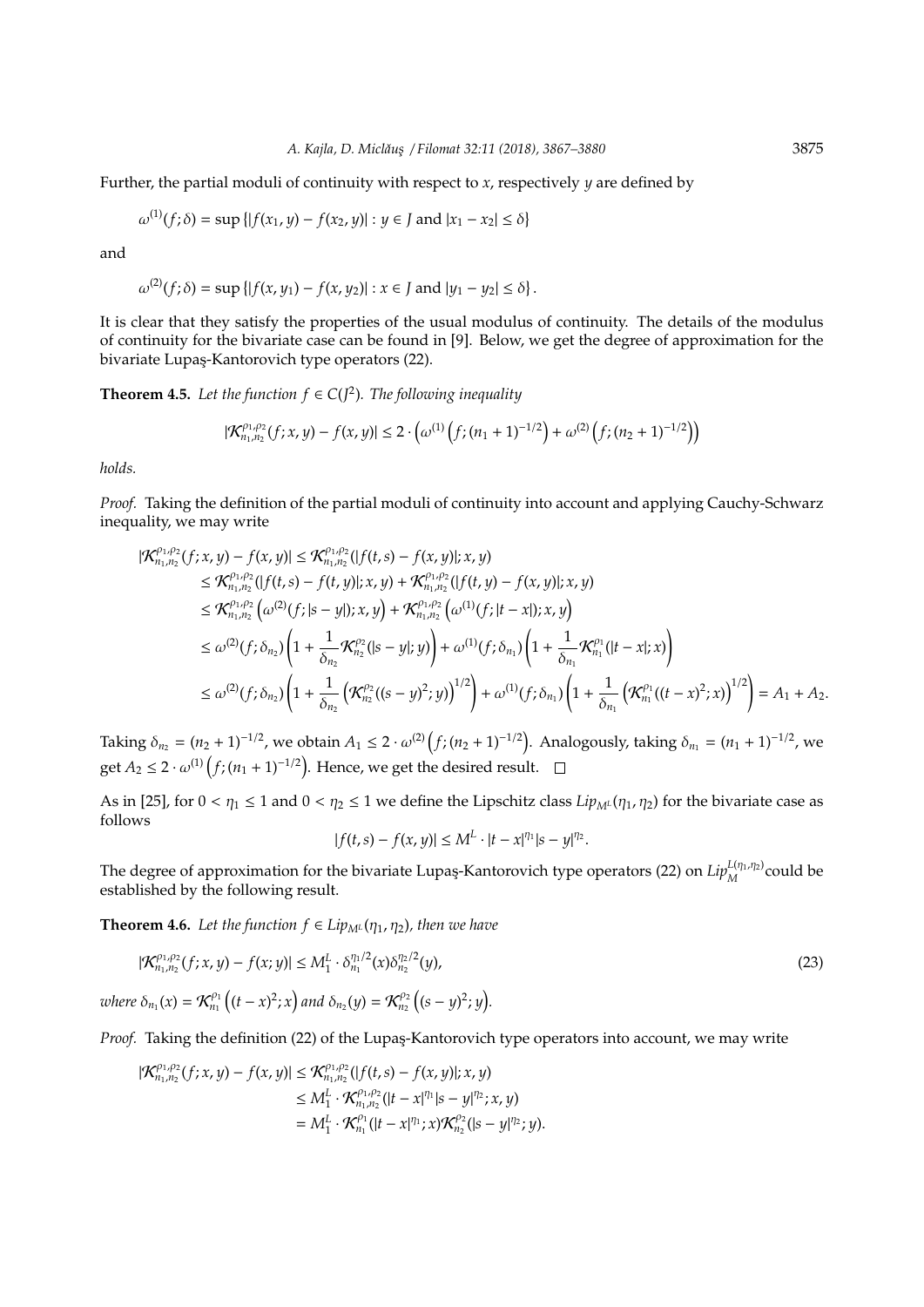Using the Hölder's inequality with  $w_1 = \frac{2}{\eta_1}$ ,  $u_1 = \frac{2}{2-\eta_1}$  and  $w_2 = \frac{2}{\eta_2}$ ,  $u_2 = \frac{2}{2-\eta_2}$ , we get the desired result

$$
\begin{aligned} |\mathcal{K}_{n_1,n_2}^{\rho_1,\rho_2}(f;x,y)-f(x,y)| &\leq M^{L}\cdot\left(\mathcal{K}_{n_1}^{\rho_1}((t-x)^2;x)\right)^{\frac{\eta_1}{2}}\left(\mathcal{K}_{n_1}^{\rho_1}(e_0;x)\right)^{\frac{2-\eta_1}{2}}\cdot\left(\mathcal{K}_{n_2}^{\rho_2}((s-y)^2;y)\right)^{\frac{\eta_2}{2}}\left(\mathcal{K}_{n_2}^{\rho_2}(e_0;y)\right)^{\frac{2-\eta_2}{2}}\\&=M_{1}^{L}\cdot\delta_{n_1}^{\eta_1/2}(x)\delta_{n_2}^{\eta_2/2}(y).\end{aligned}
$$

 $\Box$ 

**Theorem 4.7.** Let the function  $f \in C^1(J^2)$  (which means that partial derivatives  $f'_x, f'_y \in C(J^2)$ ), then

$$
|\mathcal{K}_{n_1,n_2}^{\rho_1,\rho_2}(f;x,y)-f(x,y)| \leq ||f'_x|| \sqrt{\delta_{n_1}(x)} + ||f'_y|| \sqrt{\delta_{n_2}(y)},
$$

with  $\delta_{n_1}(x)$  and  $\delta_{n_2}(y)$  defined in the above theorem.

*Proof.* For  $(x, y) \in J^2$  fixed, we may write

$$
f(t,s)-f(x,y)=\int_x^t f'_w(w,s)dw+\int_y^s f'_u(x,u)du.
$$

Applying the Lupaş-Kantorovich type operators  $\mathcal{K}^{\rho_1,\rho_2}_{n_1,n_2}$  on both sides of the above equality, we get

$$
\left|\mathcal{K}_{n_1,n_2}^{\rho_1,\rho_2}(f;x,y)-f(x,y)\right|\leq \mathcal{K}_{n_1,n_2}^{\rho_1,\rho_2}\bigg(\int_x^t f'_w(w,s)dw;x,y\bigg)+\mathcal{K}_{n_1,n_2}^{\rho_1,\rho_2}\bigg(\int_y^s f'_u(x,u)du;x,y\bigg).
$$

Since

$$
\left|\int_{x}^{t} f'_{w}(w,s)dw\right| \leq ||f'_{x}|| \cdot |t-x| \text{ and } \left|\int_{y}^{s} f'_{u}(x,u)du\right| \leq ||f'_{y}|| \cdot |s-y|,
$$

we have

 $\overline{\phantom{a}}$ 

 $\overline{a}$ 

$$
\left|\mathcal{K}_{n_1,n_2}^{\rho_1,\rho_2}(f;x,y)-f(x,y)\right|\leq ||f'_x||\cdot\mathcal{K}_{n_1}^{\rho_1}(|t-x|;x)+||f_y||\cdot\mathcal{K}_{n_2}^{\rho_2}(|s-y|;y).
$$

Using the Cauchy-Schwarz inequality, we obtain

$$
\left| \mathcal{K}^{\rho_1,\rho_2}_{n_1,n_2}(f;x,y) - f(x,y) \right| \leq ||f'_x| \left( \mathcal{K}^{\rho_1}_{n_1}((t-x)^2;x) \right)^{\frac{1}{2}} \left( \mathcal{K}^{\rho_1}_{n_1}(e_0;x) \right)^{\frac{1}{2}} + ||f'_y|| \left( \mathcal{K}^{\rho_2}_{n_2}((s-y)^2;y) \right)^{\frac{1}{2}} \left( \mathcal{K}^{\rho_2}_{n_2}(e_0;y) \right)^{\frac{1}{2}}
$$
  
 
$$
\leq ||f'_x|| \sqrt{\delta_{n_1}(x)} + ||f'_y|| \sqrt{\delta_{n_2}(y)}.
$$

 $\Box$ 

The next result provides the asymptotic behavior of the bivariate Lupaş-Kantorovich type operators (22).

**Theorem 4.8.** Let the function  $f: J^2 \to \mathbb{R}$ . If  $f \in C^2(J^2)$ , then

$$
\lim_{n \to \infty} n\Big(\mathcal{K}_{n,n}^{\rho,\rho}(f;x,y) - f(x,y)\Big) = \left(\frac{1}{1+\rho} - x\right) f'_x(x,y) + \left(\frac{1}{1+\rho} - y\right) f'_y(x,y) + x(1-x) f''_x(x,y) + y(1-y) f''_y(x,y).
$$

*Proof.* Let  $(x, y) \in J^2$  be arbitrary fixed. By the Taylor's expansion bivariate formula with the Peano's form of remainder term, for any  $(t, s) \in J^2$  we get

$$
f(t,s) = f(x,y) + f'_x(x,y)(t-x) + f'_y(x,y)(s-y) + \frac{1}{2} \left( f''_x(x,y)(t-x)^2 + 2f''_x(x,y)(t-x)(s-y) + f''_y(x,y)(s-y)^2 \right) + r(t,s;x,y)\sqrt{(t-x)^4 + (s-y)^4},
$$
\n(24)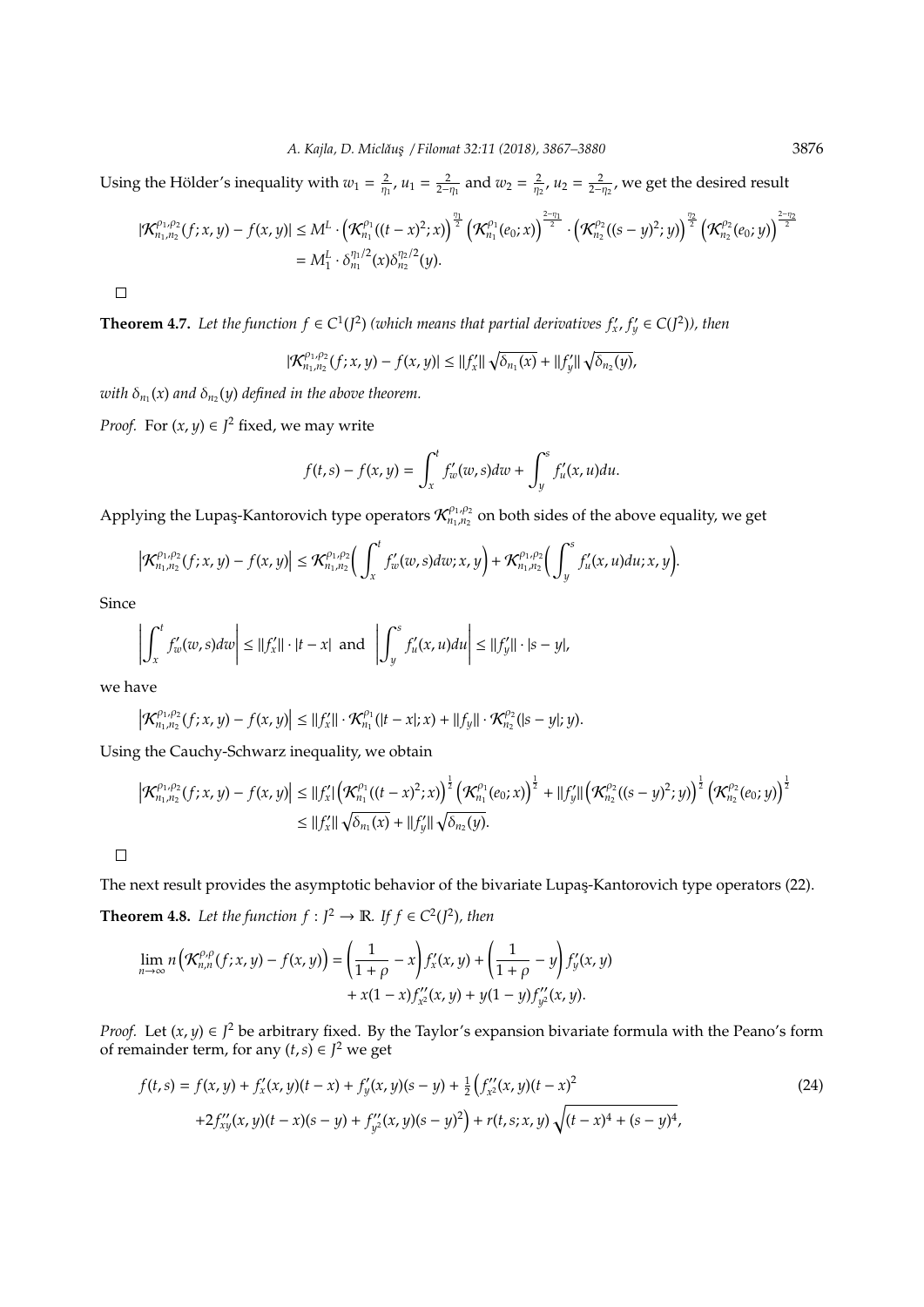where  $r(t,s;x,y) \in C(J^2)$  and  $r(t,s;x,y) \to 0$  as  $(t,s) \to (x,y)$ . Applying  $\mathcal{K}_{n,n}^{\rho,\rho}$  on the equation (24), we get

$$
\mathcal{K}_{n,n}^{\rho,\rho}(f;x,y) = f(x,y) + f'_x(x,y)\mathcal{K}_n^{\rho}((t-x);x) + f'_y(x,y)\mathcal{K}_n^{\rho}((s-y);x) \n+ \frac{1}{2}\left(f''_{x^2}(x,y)\mathcal{K}_n^{\rho}((t-x)^2;x) + f''_{y^2}(x,y)\mathcal{K}_n^{\rho}((s-y)^2;y) + 2f''_{xy}(x,y)\mathcal{K}_{n,n}^{\rho,\rho}((t-x)(s-y);x,y)\right) \n+ \mathcal{K}_{n,n}^{\rho,\rho}\left(r(t,s;x,y)\sqrt{(t-x)^4 + (s-y)^4};x,y\right).
$$
\n(25)

Applying the Cauchy-Schwarz inequality, we get

$$
\left| \mathcal{K}_{n,n}^{\rho,\rho} \left( r(t,s;x,y) \sqrt{(t-x)^4 + (s-y)^4}; x, y \right) \right| \leq \left( \mathcal{K}_{n,n}^{\rho,\rho}(r^2(t,s;x,y);x,y) \right)^{1/2} \cdot \left( \mathcal{K}_{n,n}^{\rho,\rho}((t-x)^4 + (s-y)^4;x,y) \right)^{1/2} \n\leq \left( \mathcal{K}_{n,n}^{\rho,\rho}(r^2(t,s;x,y);x,y) \right)^{1/2} \cdot \left( \mathcal{K}_{n}^{\rho}((t-x)^4;x) + \mathcal{K}_{n}^{\rho}((s-y)^4;y) \right)^{1/2}.
$$

In view of Theorem 4.3,  $\lim_{n\to\infty} \mathcal{K}_{n,n}^{\rho,\rho}(r^2(t,s;x,y);x,y) = 0$  uniformly on  $J^2$  and taking the linearity, respectively Corollary 2.4 into account, it follows  $\mathcal{K}_n^{\rho}((t-x)^4;x) = O\left(\frac{1}{n^2}\right)$  and  $\mathcal{K}_n^{\rho}((s-y)^4;y) = O\left(\frac{1}{n^2}\right)$ , such that

$$
\lim_{n\to\infty} n \cdot \mathcal{K}_{n,n}^{\rho,\rho} \left( r(t,s;x,y) \sqrt{(t-x)^4 + (s-y)^4};x,y \right) = 0.
$$

Using Corollary 4.2, we get

$$
\lim_{n\to\infty} n\cdot \mathcal{K}_n^{\rho}((t-x);x)=\tfrac{1}{1+\rho}-x,\qquad \lim_{n\to\infty} n\cdot \mathcal{K}_n^{\rho}((s-y);y)=\tfrac{1}{1+\rho}-y,
$$

and

$$
\lim_{n\to\infty} n\cdot \mathcal{K}_n^{\rho}((t-x)^2;x)=2x(1-x), \qquad \lim_{n\to\infty} n\cdot \mathcal{K}_n^{\rho}((s-y)^2;y)=2y(1-y).
$$

Also, using Corollary 4.2, we get

$$
\lim_{n\to\infty} n \cdot \mathcal{K}_n^{\rho}((t-x);x) \mathcal{K}_n^{\rho}((s-y);y) = 0.
$$

Combining the above results and the equation (25), we get the desired result.  $\square$ 

Our last result proposed for study is the order of approximation for the bivariate Lupas-Kantorovich type operators, involving the Petree's *K*-functional.

**Theorem 4.9.** For the function  $f \in C(J^2)$ , the following inequality

$$
\left| \mathcal{K}^{\rho_{1},\rho_{2}}_{n_{1},n_{2}}(f;x,y) - f(x,y) \right| \leq C_{1} \cdot \mathcal{K}(f;A_{n_{1},n_{2}}(x,y)) + \omega^{(c)} \left( f; \sqrt{\left( \frac{1 - (1 + \rho_{1})x}{(n_{1} + 1)(1 + \rho_{1})} \right)^{2} + \left( \frac{1 - (1 + \rho_{2})y}{(n_{2} + 1)(1 + \rho_{2})} \right)^{2}} \right)
$$
  

$$
\leq M_{1}^{*} \cdot \left( \overline{\omega_{2}} \left( f; \sqrt{A_{n_{1},n_{2}}(x,y)} \right) + A_{n_{1},n_{2}}(x,y) ||f||_{C(f^{2})} \right) + \omega^{(c)} \left( f; \sqrt{\left( \frac{1 - (1 + \rho_{1})x}{(n_{1} + 1)(1 + \rho_{1})} \right)^{2} + \left( \frac{1 - (1 + \rho_{2})y}{(n_{2} + 1)(1 + \rho_{2})} \right)^{2}} \right)
$$

holds. The constant C is independent of f and  $A_{n_1,n_2}(x,y)$ , where  $A_{n_1,n_2}(x,y) = \frac{1}{(n_1+1)} \delta_{n_1}^2(x) + \frac{1}{(n_2+1)} \delta_{n_2}^2(y)$ ,  $\delta_{n_k}^2(z) =$ *z*(1 − *z*) +  $\frac{1}{(n_k+1)(1+\rho_k)}$ ,  $k = 1, 2$  and  $z \in J$ .

*Proof.* We introduce the auxiliary bivariate operators as follows

$$
\mathcal{T}_{n_1,n_2}^{\rho_1,\rho_2}(f;x,y) = \mathcal{K}_{n_1,n_2}^{\rho_1,\rho_2}(f;x,y) + f(x,y) - f\left(x + \frac{1 - (1 + \rho_1)x}{(n_1 + 1)(1 + \rho_1)}, y + \frac{1 - (1 + \rho_2)y}{(n_2 + 1)(1 + \rho_2)}\right).
$$
(26)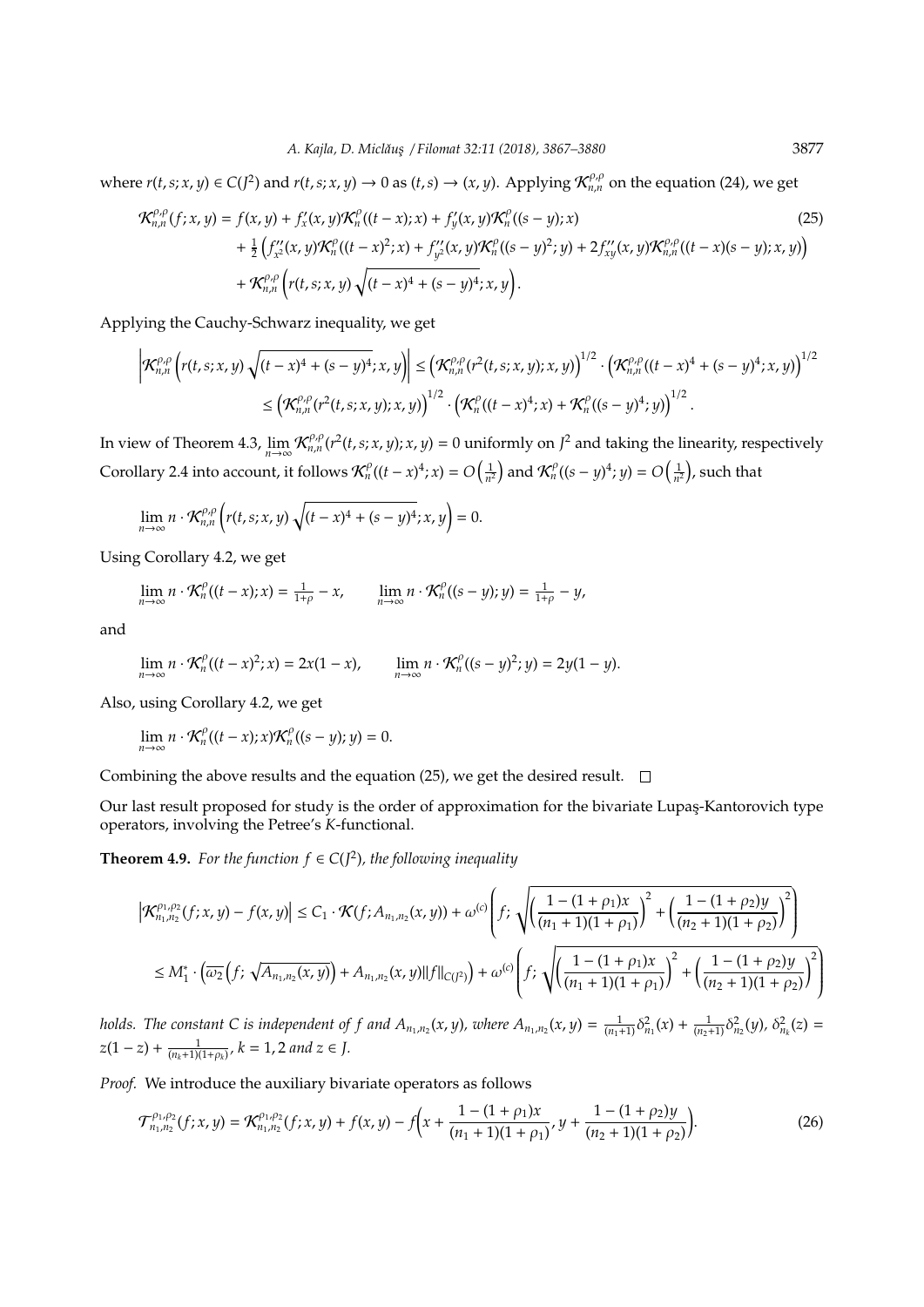Then, using Corollary 4.2, we get  $\mathcal{T}_{n_1,n_2}^{\rho_1,\rho_2}(t-x;x,y) = 0$  and  $\mathcal{T}_{n_1,n_2}^{\rho_1,\rho_2}(s-y;x,y) = 0$ . Let *g* ∈  $C^2$ ( $\bar{J}^2$ ) and (*t*,*s*) ∈  $J^2$ . Using the Taylor's expansion bivariate formula, we can write

$$
g(t,s) - g(x,y) = g(t,y) - g(x,y) + g(t,s) - g(t,y)
$$
\n
$$
= \frac{\partial g(x,y)}{\partial x}(t-x) + \int_x^t (t-u) \frac{\partial^2 g(u,y)}{\partial u^2} du + \frac{\partial g(x,y)}{\partial y}(s-y) + \int_y^s (s-v) \frac{\partial^2 g(x,v)}{\partial v^2} dv.
$$
\n(27)

Applying the operator  $\mathcal{T}_{n_1,n_2}^{p_1,p_2}$  on the relation (27), we get

$$
\mathcal{T}_{n_1,n_2}^{\rho_1,\rho_2}(g;x,y) - g(x,y) = \mathcal{T}_{n_1,n_2}^{\rho_1,\rho_2}\bigg(\int_x^t (t-u) \frac{\partial^2 g(u,y)}{\partial u^2} du;x,y\bigg) + \mathcal{T}_{n_1,n_2}^{\rho_1,\rho_2}\bigg(\int_y^s (s-v) \frac{\partial^2 g(x,v)}{\partial v^2} dv;x,y\bigg)
$$
  

$$
= \mathcal{K}_{n_1,n_2}^{\rho_1,\rho_2}\bigg(\int_x^t (t-u) \frac{\partial^2 g(u,y)}{\partial u^2} du;x,y\bigg) - \int_x^{x+\frac{1-(1+\rho_1)x}{(n_1+1)(1+\rho_1)}} \bigg(x+\frac{1-(1+\rho_1)x}{(n_1+1)(1+\rho_1)}-u\bigg)\frac{\partial^2 g(u,y)}{\partial u^2} du
$$
  

$$
+ \mathcal{K}_{n_1,n_2}^{\rho_1,\rho_2}\bigg(\int_y^s (s-v) \frac{\partial^2 g(x,v)}{\partial v^2} dv;x,y\bigg) - \int_y^{y+\frac{1-(1+\rho_2)y}{(n_2+1)(1+\rho_2)}} \bigg(y+\frac{1-(1+\rho_2)y}{(n_2+1)(1+\rho_2)}-v\bigg)\frac{\partial^2 g(x,v)}{\partial v^2} dv.
$$

Hence, applying the Cauchy-Schwarz inequality, it follows

$$
\left|\mathcal{T}_{n_{1},n_{2}}^{\rho_{1},\rho_{2}}(g;x,y)-g(x,y)\right|
$$
\n
$$
\leq \mathcal{K}_{n_{1},n_{2}}^{\rho_{1},\rho_{2}}\left(\int_{x}^{t}|t-u|\left|\frac{\partial^{2}g(u,y)}{\partial u^{2}}\right|du;x,y\right)+\int_{x}^{x+\frac{1-(1+\rho_{1})x}{(\eta_{1}+1)(1+\rho_{1})}}\left|x+\frac{1-(1+\rho_{1})x}{(\eta_{1}+1)(1+\rho_{1})}-u\right|\cdot\left|\frac{\partial^{2}g(u,y)}{\partial u^{2}}\right|du
$$
\n
$$
+\mathcal{K}_{n_{1},n_{2}}^{\rho_{1},\rho_{2}}\left(\left|\int_{y}^{s}|s-v|\left|\frac{\partial^{2}g(x,v)}{\partial v^{2}}\right|dv\right|;x,y\right)+\int_{y}^{y+\frac{1-(1+\rho_{2})y}{(\eta_{2}+1)(1+\rho_{2})}}\left|y+\frac{1-(1+\rho_{2})y}{(\eta_{2}+1)(1+\rho_{2})}-v\right|\cdot\left|\frac{\partial^{2}g(x,v)}{\partial v^{2}}\right|dv
$$
\n
$$
\leq \left(\mathcal{K}_{n_{1},n_{2}}^{\rho_{1},\rho_{2}}\left((t-x)^{2};x,y\right)+\left(x+\frac{1-(1+\rho_{1})x}{(\eta_{1}+1)(1+\rho_{1})}-x\right)^{2}\right)\cdot\|g\|_{C^{2}(J^{2})}
$$
\n
$$
+\left(\mathcal{K}_{n_{1},n_{2}}^{\rho_{1},\rho_{2}}\left((s-y)^{2};x,y\right)+\left(y+\frac{1-(1+\rho_{2})y}{(\eta_{2}+1)(1+\rho_{2})}-y\right)^{2}\right)\cdot\|g\|_{C^{2}(J^{2})}
$$
\n
$$
\leq \left(\frac{C}{(\eta_{1}+1)}\delta_{n_{1}}^{2}(x)+\left(\frac{1-(1+\rho_{1})x}{(\eta_{1}+1)(1+\rho_{1})}\right)^{2}+\frac{C}{(\eta_{2}+1)}\delta_{n_{2}}^{2}(y)+\left(\frac{1-(1+\rho_{2})y}{(\eta_{2}+1)(1+\rho_{2})}\right)^{2}\right)\cdot\|g\|_{C^{2}(J^{2})}.
$$

Thus, we get

$$
\left|\mathcal{T}_{n_1,n_2}^{\rho_1,\rho_2}(g;x,y)-g(x,y)\right|\leq \left(\frac{C}{(n_1+1)}\delta_{n_1}^2(x)+\frac{C}{n_2+1}\delta_{n_2}^2(y)\right)\cdot||g||_{C^2(I^2)}.
$$

Also

$$
\left|\mathcal{T}_{n_1,n_2}^{\rho_1,\rho_2}(f;x,y)\right|\leq \left|\mathcal{K}_{n_1,n_2}^{\rho_1,\rho_2}(f;x,y)\right|+|f(x,y)|+\left|f\left(\frac{1-(1+\rho_1)x}{(n_1+1)(1+\rho_1)},\frac{1-(1+\rho_2)y}{(n_2+1)(1+\rho_2)}\right)\right|\leq 3\cdot||f||_{C(f^2)}.
$$

Hence, in view of the relation (4), we get

$$
\begin{split} \left| \mathcal{K}_{n_1,n_2}^{\rho_1,\rho_2}(f;x,y) - f(x,y) \right| \\ &= \left| \mathcal{T}_{n_1,n_2}^{\rho_1,\rho_2}(f;x,y) - f(x,y) + f\left(x + \frac{1 - (1 + \rho_1)x}{(n_1 + 1)(1 + \rho_1)}, y + \frac{1 - (1 + \rho_2)y}{(n_2 + 1)(1 + \rho_2)}\right) - f(x,y) \right| \\ &\leq \left| \mathcal{T}_{n_1,n_2}^{\rho_1,\rho_2}(f - g;x,y) \right| + \left| \mathcal{T}_{n_1,n_2}^{\rho_1,\rho_2}(g;x,y) - g(x,y) \right| + \left| g(x,y) - f(x,y) \right| \\ &\quad + \left| f\left(x + \frac{1 - (1 + \rho_1)x}{(n_1 + 1)(1 + \rho_1)}, y + \frac{1 - (1 + \rho_2)y}{(n_2 + 1)(1 + \rho_2)}\right) - f(x,y) \right|. \end{split}
$$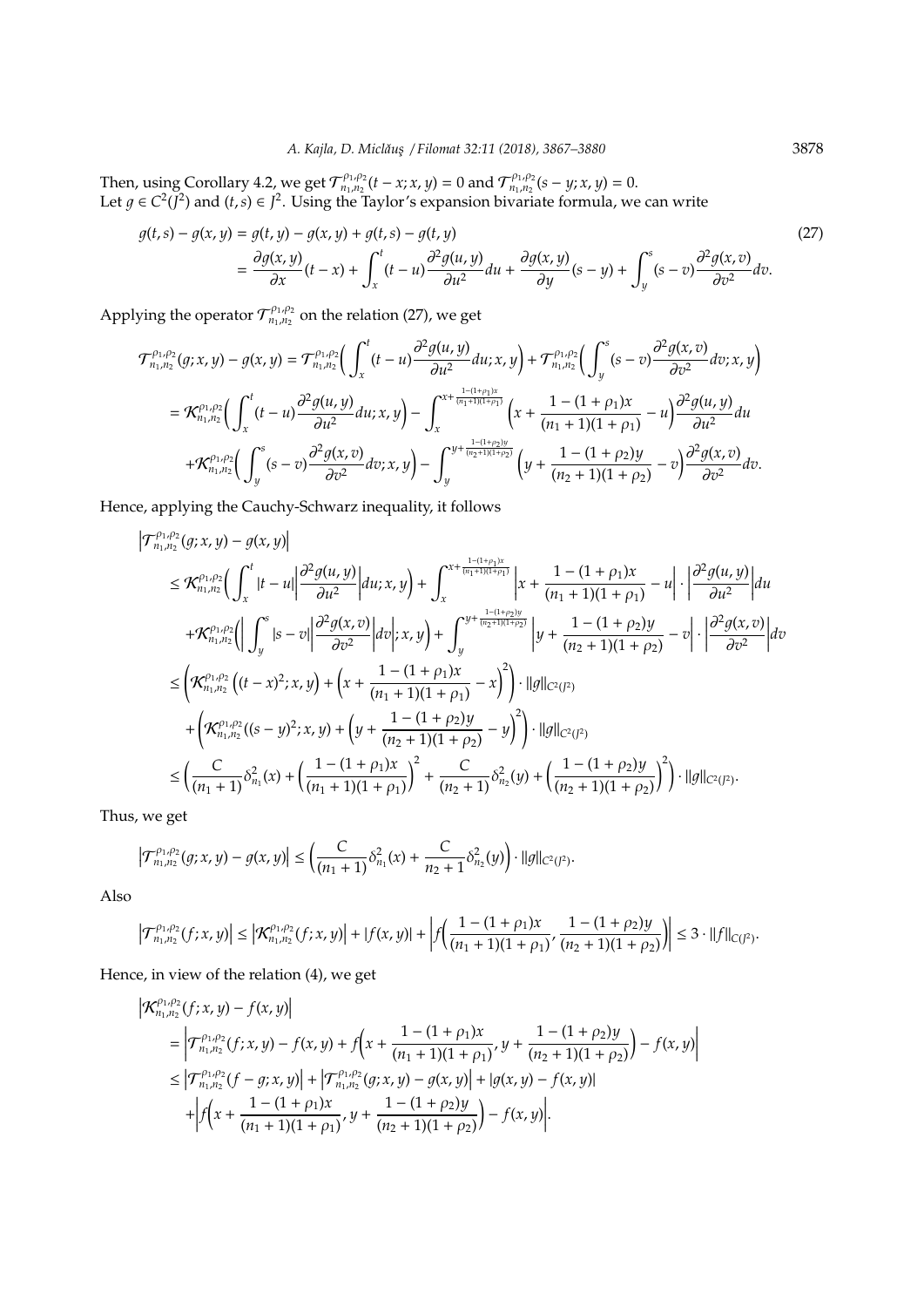Further

$$
\left| \mathcal{K}_{n_1,n_2}^{\rho_1,\rho_2}(f;x,y) - f(x,y) \right| \le 4 \cdot \|f - g\|_{C(f^2)} + \left| \mathcal{T}_{n_1,n_2}^{\rho_1,\rho_2}(g;x,y) - g(x,y) \right| + \left| f\left(x + \frac{1 - (1 + \rho_1)x}{(n_1 + 1)(1 + \rho_1)}, y + \frac{1 - (1 + \rho_2)y}{(n_2 + 1)(1 + \rho_2)} \right) - f(x,y) \right| \le 4 \cdot \|f - g\|_{C(f^2)} + \left( \frac{C}{n_1 + 1} \delta_{n_1}^2(x) + \frac{C}{n_2 + 1} \delta_{n_2}^2(y) \right) \cdot \|g\|_{C^2(f^2)} + \left| f\left(x + \frac{1 - (1 + \rho_1)x}{(n_1 + 1)(1 + \rho_1)}, y + \frac{1 - (1 + \rho_2)y}{(n_2 + 1)(1 + \rho_2)} \right) - f(x,y) \right| \le \left( 4 \cdot \|f - g\|_{C(f^2)} + C \cdot A_{n_1,n_2}(x,y) \cdot \|g\|_{C^2(f^2)} \right) + \omega^{(c)} \left( f; \sqrt{\left( \frac{1 - (1 + \rho_1)x}{(n_1 + 1)(1 + \rho_1)} \right)^2 + \left( \frac{1 - (1 + \rho_2)y}{(n_2 + 1)(1 + \rho_2)} \right)^2} \right).
$$

Taking the infimum on the right hand side over all  $g \in C^2(J^2)$  and using (21), we get

$$
\begin{split}\n&\left|\mathcal{K}_{n_{1},n_{2}}^{p_{1},p_{2}}(f;x,y)-f(x,y)\right| \\
&\leq C_{1}\cdot K(f;A_{n_{1},n_{2}}(x,y))+\omega^{(c)}\left(f;\sqrt{\left(\frac{1-(1+\rho_{1})x}{(n_{1}+1)(1+\rho_{1})}\right)^{2}+\left(\frac{1-(1+\rho_{2})y}{(n_{2}+1)(1+\rho_{2})}\right)^{2}}\right) \\
&\leq M_{1}^{*}\cdot\left(\overline{\omega_{2}}\left(f;\sqrt{A_{n_{1},n_{2}}(x,y)}\right)+\min\{1,A_{n_{1},n_{2}}(x,y)\}\cdot||f||_{C(f^{2})}\right) \\
&+\omega^{(c)}\left(f;\sqrt{\left(\frac{1-(1+\rho_{1})x}{(n_{1}+1)(1+\rho_{1})}\right)^{2}+\left(\frac{1-(1+\rho_{2})y}{(n_{2}+1)(1+\rho_{2})}\right)^{2}}\right) \\
&\leq M_{1}^{*}\left(\overline{\omega_{2}}\left(f;\sqrt{A_{n_{1},n_{2}}(x,y)}\right)+A_{n_{1},n_{2}}(x,y)\cdot||f||_{C(f^{2})}\right) \\
&+\omega^{(c)}\left(f;\sqrt{\left(\frac{1-(1+\rho_{1})x}{(n_{1}+1)(1+\rho_{1})}\right)^{2}+\left(\frac{1-(1+\rho_{2})y}{(n_{2}+1)(1+\rho_{2})}\right)^{2}}\right).\n\end{split}
$$

Hence, the proof is completed.  $\square$ 

#### **References**

- [1] U. Abel, *Asymptotic approximation with Kantorovich polynomial*, Approx. Theory Appl. **14** No. 3 (1998), 106–116
- [2] T. Acar, *Rate of Convegence for Ibragimov-Gadjiev-Durrmeyer operators*, Demonstr. Math. **50** (2017), 119–129
- [3] T. Acar, (*p*, *q*)*-generalization of Sz´asz-Mirakyan operators*, Math. Methods Appl. Sci. **39** (2016), 2685–2695
- [4] T. Acar, *Quantitative q-Voronovskaya and q-Grüss-Voronovskaya-type results for q-Szász operators*, Georgian Math. J. 23 (2016), 459–468
- [5] T. Acar, *Asymptotic formulas for generalized Sz´asz-Mirakyan operators*, Appl. Math. Comput. **263** (2015), 233–239
- [6] P.N. Agrawal, N. Ispir and A. Kajla, Approximation properties of Bezier-summation-integral type operators based on Pólya-Bernstein *functions*, Appl. Math. Comput. **259** (2015), 533–539
- [7] P.N. Agrawal, N. Ispir and A. Kajla, *Approximation properties of Lupaş-Kantorovich operators based on Pólya distribution*, Rend. Circ. Mat. Palermo **65** (2016), 185–208
- [8] F. Altomare, M. Cappelletti Montano and V. Leonessa, *On a generalization of Sz´asz-Mirakjan-Kantorovich operators*, Results Math. **63** (2013), 837–863
- [9] G.A. Anastassiou and S. Gal, *Approximation Theory: Moduli of Continuity and Global Smoothness Preservation*, Birkhäuser, Boston 2000
- [10] D. Bărbosu, Polynomial approximation by means of Schurer-Stancu type operators, Ed. Univ. Nord, Baia Mare 2006
- [11] P.L. Butzer, *Summability of generalized Bernstein polynomials*, Duke Math. J. **22** (1955), 617–623
- [12] P.L. Butzer, *On the extensions of Bernstein polynomials to the infinite interval*, Proc. Amer. Math. Soc. **5** (1954), 547–553
- [13] P.L. Butzer and H. Berens, *Semi-groups of operators and approximation*, Die Grundlehren der mathematischen Wissenschaften in Einzeldarstellungen, Band **145**, XII+318 pp., Berlin/Heidelberg/New York 1967
- [14] J. de la Cal and A.M. Valle, *A generalization of Bernstein-Kantorovich operators*, J. Math. Anal. Appl. **252** No. 2 (2000), 750–766